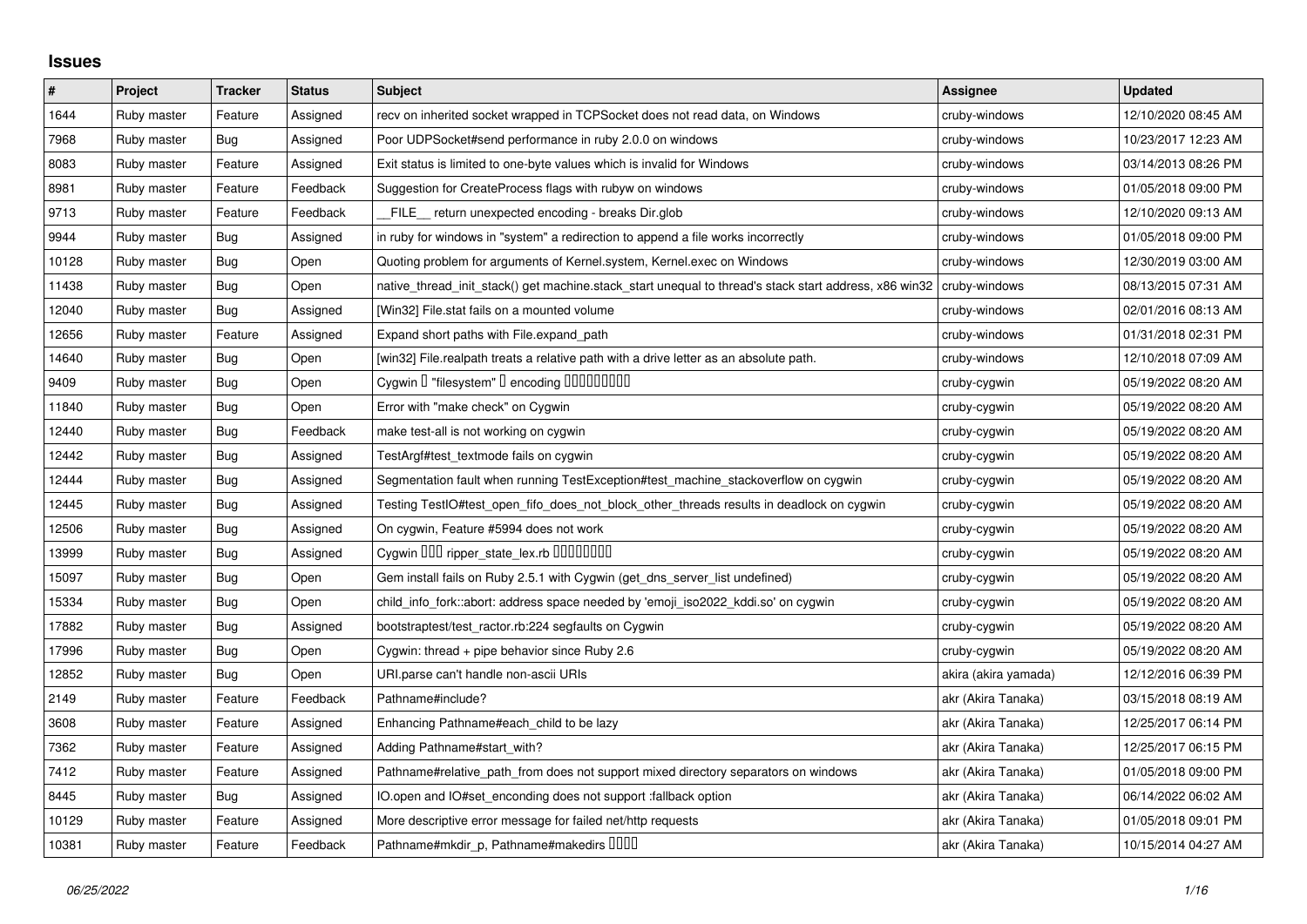| $\vert$ # | Project     | <b>Tracker</b> | <b>Status</b> | <b>Subject</b>                                                                              | <b>Assignee</b>                     | <b>Updated</b>      |
|-----------|-------------|----------------|---------------|---------------------------------------------------------------------------------------------|-------------------------------------|---------------------|
| 10459     | Ruby master | Feature        | Assigned      | [PATCH] rfc3339 method for Time                                                             | akr (Akira Tanaka)                  | 05/21/2015 08:14 AM |
| 10580     | Ruby master | <b>Bug</b>     | Open          | TestProcess#test_deadlock_by_signal_at_forking fails on ARM                                 | akr (Akira Tanaka)                  | 12/30/2019 03:00 AM |
| 10637     | Ruby master | Feature        | Assigned      | Puppet orchestration on vagrant fails with Error: Non-HTTP proxy URI                        | akr (Akira Tanaka)                  | 09/23/2020 10:23 PM |
| 11139     | Ruby master | Feature        | Feedback      | [PATCH] socket: support accept `sock_nonblock: (true false)'                                | akr (Akira Tanaka)                  | 07/02/2015 01:30 AM |
| 11312     | Ruby master | Feature        | Open          | Add Resolv::DNS::Resource::IN::SPF                                                          | akr (Akira Tanaka)                  | 07/01/2015 03:26 AM |
| 11322     | Ruby master | Feature        | Assigned      | OpenUri: RuntimeError: HTTP redirection loop                                                | akr (Akira Tanaka)                  | 11/13/2020 03:52 AM |
| 12497     | Ruby master | Feature        | Assigned      | GMP version of divmod may be slower                                                         | akr (Akira Tanaka)                  | 08/10/2016 03:11 AM |
| 13047     | Ruby master | Feature        | Assigned      | Use String literal instead of `String#+` for multiline pretty-printing of multiline strings | akr (Akira Tanaka)                  | 02/22/2017 07:09 AM |
| 13385     | Ruby master | Feature        | Open          | [PATCH] Make Resolv::DNS::Name validation similar to host and dig commands                  | akr (Akira Tanaka)                  | 06/16/2017 08:04 AM |
| 13513     | Ruby master | Bug            | Assigned      | Resolv::DNS::Message.decode hangs after detecting truncation in UDP messages                | akr (Akira Tanaka)                  | 03/08/2021 11:35 PM |
| 14066     | Ruby master | Feature        | Assigned      | Add CAA DNS RR on Resolv                                                                    | akr (Akira Tanaka)                  | 11/10/2017 06:50 AM |
| 14922     | Ruby master | Feature        | Assigned      | Resolv getaddresses ignores AAAA records for IPv6                                           | akr (Akira Tanaka)                  | 11/13/2020 04:01 AM |
| 16937     | Ruby master | Feature        | Assigned      | Add DNS over HTTP to Resolv                                                                 | akr (Akira Tanaka)                  | 12/10/2020 09:15 AM |
| 16985     | Ruby master | Feature        | Open          | Improve `pp` for `Hash` and `String`                                                        | akr (Akira Tanaka)                  | 06/26/2020 09:51 AM |
| 17154     | Ruby master | Misc           | Open          | Update Pathname Documentation to Clarify Expected Behavior                                  | akr (Akira Tanaka)                  | 09/05/2020 01:18 PM |
| 17173     | Ruby master | Feature        | Open          | open-uri I ciphers IIIIIIII                                                                 | akr (Akira Tanaka)                  | 09/25/2020 09:17 AM |
| 17294     | Ruby master | Feature        | Assigned      | Feature: Allow method chaining with Pathname#mkpath Pathname#rmtree                         | akr (Akira Tanaka)                  | 08/30/2021 06:52 AM |
| 17295     | Ruby master | Feature        | Assigned      | Feature: Create a directory and file with Pathname#touch                                    | akr (Akira Tanaka)                  | 09/28/2021 01:20 AM |
| 17296     | Ruby master | Feature        | Assigned      | Feature: Pathname#chmod use FileUtils.chmod instead of File                                 | akr (Akira Tanaka)                  | 08/30/2021 06:51 AM |
| 17297     | Ruby master | Feature        | Assigned      | Feature: Introduce Pathname.mktmpdir                                                        | akr (Akira Tanaka)                  | 08/30/2021 06:51 AM |
| 17473     | Ruby master | Feature        | Open          | Make Pathname to embedded class of Ruby                                                     | akr (Akira Tanaka)                  | 01/07/2022 09:25 AM |
| 17569     | Ruby master | Misc           | Open          | uri lib maintainership                                                                      | akr (Akira Tanaka)                  | 01/23/2021 10:42 AM |
| 18450     | Ruby master | Feature        | Assigned      | Force break in prettyprint                                                                  | akr (Akira Tanaka)                  | 12/29/2021 02:02 PM |
| 18651     | Ruby master | <b>Bug</b>     | Open          | oob access in CP51932 -> CP50220 transcoder                                                 | akr (Akira Tanaka)                  | 03/23/2022 01:17 PM |
| 18654     | Ruby master | Feature        | Open          | Enhancements to prettyprint                                                                 | akr (Akira Tanaka)                  | 05/12/2022 01:44 PM |
| 13604     | Ruby master | Feature        | Assigned      | Exposing alternative interface of readline                                                  | aycabta (aycabta.)                  | 01/20/2020 05:34 AM |
| 14917     | Ruby master | Misc           | Assigned      | Add RDoc documents to tar ball                                                              | aycabta (aycabta.)                  | 07/21/2018 09:29 AM |
| 15371     | Ruby master | Feature        | Assigned      | IRB with ARGV                                                                               | aycabta (aycabta .)                 | 02/14/2020 11:35 AM |
| 18459     | Ruby master | Feature        | Assigned      | IRB autocomplete dropdown colour options                                                    | aycabta (aycabta.)                  | 01/05/2022 02:15 AM |
| 9507      | Ruby master | Bug            | Open          | Ruby 2.1.0 is broken on ARMv5: tried to create Proc object without a block                  | charliesome (Charlie<br>Somerville) | 01/05/2018 09:00 PM |
| 10065     | Ruby master | Feature        | Feedback      | Make `gem env` command output valid YAML                                                    | drbrain (Eric Hodel)                | 07/20/2014 10:54 PM |
| 6351      | Ruby master | Bug            | Assigned      | transcode table generator does not support multi characters of Unicode                      | duerst (Martin Dürst)               | 12/25/2017 06:15 PM |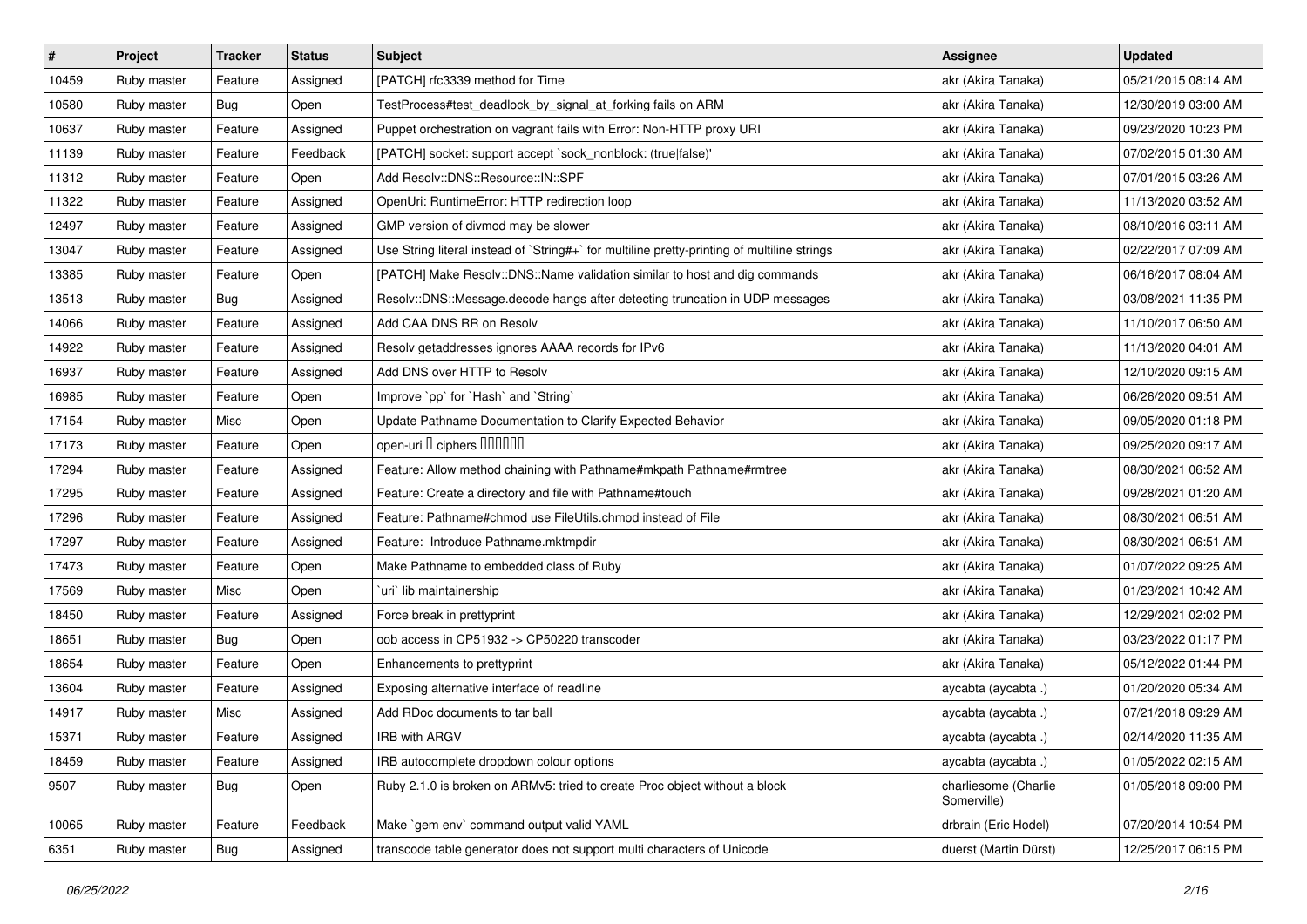| $\vert$ # | Project     | <b>Tracker</b> | <b>Status</b> | <b>Subject</b>                                                                                              | <b>Assignee</b>                   | <b>Updated</b>      |
|-----------|-------------|----------------|---------------|-------------------------------------------------------------------------------------------------------------|-----------------------------------|---------------------|
| 7742      | Ruby master | <b>Bug</b>     | Open          | System encoding (Windows-1258) is not recognized by Ruby to convert back to UTF-8                           | duerst (Martin Dürst)             | 12/25/2017 06:15 PM |
| 13671     | Ruby master | Bug            | Assigned      | Regexp with lookbehind and case-insensitivity raises RegexpError only on strings with certain<br>characters | duerst (Martin Dürst)             | 11/30/2021 04:42 AM |
| 16842     | Ruby master | Bug            | Assigned      | inspect` prints the UTF-8 character U+0085 (NEXT LINE) verbatim even though it is not printable             | duerst (Martin Dürst)             | 02/26/2021 05:43 AM |
| 17400     | Ruby master | Bug            | Open          | Incorrect character downcase for Greek Sigma                                                                | duerst (Martin Dürst)             | 12/17/2020 06:56 AM |
| 18337     | Ruby master | Bug            | Assigned      | Ruby allows zero-width characters in identifiers                                                            | duerst (Martin Dürst)             | 11/24/2021 09:13 AM |
| 18601     | Ruby master | Bug            | Open          | Invalid byte sequences in Big5 encodings                                                                    | duerst (Martin Dürst)             | 02/23/2022 07:59 AM |
| 18639     | Ruby master | Feature        | Open          | Update Unicode data to Unicode Version 15.0.0                                                               | duerst (Martin Dürst)             | 03/22/2022 07:38 PM |
| 2631      | Ruby master | Feature        | Assigned      | Allow IO#reopen to take a block                                                                             | Glass_saga (Masaki<br>Matsushita) | 05/24/2018 01:22 PM |
| 7148      | Ruby master | Feature        | Assigned      | Improved Tempfile w/o DelegateClass                                                                         | Glass_saga (Masaki<br>Matsushita) | 03/27/2019 09:51 AM |
| 13696     | Ruby master | Feature        | Open          | Add exchange and noreplace options to File.rename                                                           | Glass_saga (Masaki<br>Matsushita) | 12/01/2017 04:34 PM |
| 15628     | Ruby master | Feature        | Assigned      | init_inetsock_internal should fallback to IPv4 if IPv6 is unreachable                                       | Glass_saga (Masaki<br>Matsushita) | 09/25/2020 05:42 AM |
| 16476     | Ruby master | Feature        | Open          | Socket.getaddrinfo cannot be interrupted by Timeout.timeout                                                 | Glass_saga (Masaki<br>Matsushita) | 06/16/2022 01:08 AM |
| 17525     | Ruby master | Feature        | Open          | Implement Happy Eyeballs Version 2 (RFC8305) in Socket.tcp                                                  | Glass_saga (Masaki<br>Matsushita) | 06/16/2022 01:08 AM |
| 15408     | Ruby master | Feature        | Open          | Deprecate object_id and _id2ref                                                                             | headius (Charles Nutter)          | 03/19/2019 04:02 PM |
| 5617      | Ruby master | Feature        | Assigned      | Allow install RubyGems into dediceted directory                                                             | hsbt (Hiroshi SHIBATA)            | 05/16/2018 09:15 AM |
| 6590      | Ruby master | Feature        | Assigned      | Dealing with bigdecimal, etc gems in JRuby                                                                  | hsbt (Hiroshi SHIBATA)            | 05/15/2019 08:33 PM |
| 9366      | Ruby master | Bug            | Assigned      | "make -j32 check TESTS=-j32" occasionally fails on rubygems/specification                                   | hsbt (Hiroshi SHIBATA)            | 07/26/2018 02:13 AM |
| 10213     | Ruby master | <b>Bug</b>     | Feedback      | bundled gems ignored by make install                                                                        | hsbt (Hiroshi SHIBATA)            | 06/10/2022 09:55 AM |
| 10919     | Ruby master | <b>Bug</b>     | Assigned      | [gem install] installs multipe platforms                                                                    | hsbt (Hiroshi SHIBATA)            | 07/30/2019 07:44 AM |
| 12639     | Ruby master | Feature        | Assigned      | Speed up require in RubyGems by 5x                                                                          | hsbt (Hiroshi SHIBATA)            | 07/26/2018 02:12 AM |
| 13508     | Ruby master | Feature        | Assigned      | How remove/refactor code related mathn library.                                                             | hsbt (Hiroshi SHIBATA)            | 12/25/2017 06:15 PM |
| 13534     | Ruby master | Feature        | Assigned      | Checking installation results of default gems                                                               | hsbt (Hiroshi SHIBATA)            | 07/26/2018 02:16 AM |
| 14679     | Ruby master | <b>Bug</b>     | Assigned      | StdLib gems should properly specify their dependencies                                                      | hsbt (Hiroshi SHIBATA)            | 04/11/2018 01:14 PM |
| 14737     | Ruby master | Feature        | Assigned      | Split default gems into separate directory structure                                                        | hsbt (Hiroshi SHIBATA)            | 09/02/2020 06:00 PM |
| 15486     | Ruby master | Misc           | Feedback      | Default gems README.md                                                                                      | hsbt (Hiroshi SHIBATA)            | 03/11/2019 12:19 PM |
| 15487     | Ruby master | Misc           | Assigned      | Clarify default gems maintanance policy                                                                     | hsbt (Hiroshi SHIBATA)            | 12/30/2018 08:42 PM |
| 15550     | Ruby master | Bug            | Assigned      | Windows - gem bin files - can't run from bash shell                                                         | hsbt (Hiroshi SHIBATA)            | 03/20/2019 01:05 AM |
| 16012     | Ruby master | Feature        | Assigned      | Add a (small) test-install suite?                                                                           | hsbt (Hiroshi SHIBATA)            | 07/30/2019 08:13 AM |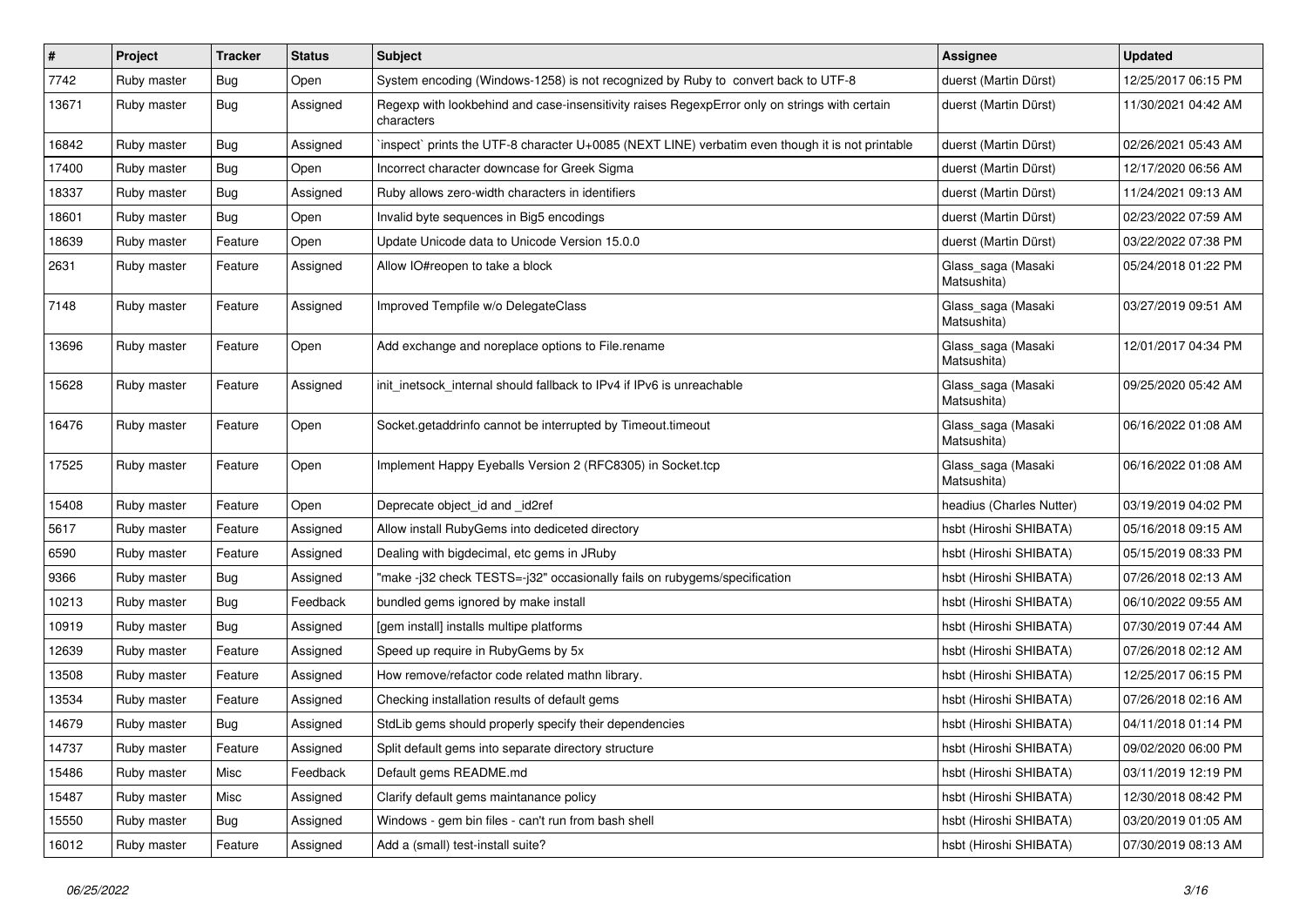| #     | Project     | <b>Tracker</b> | <b>Status</b> | <b>Subject</b>                                                                                                                                                      | <b>Assignee</b>             | <b>Updated</b>      |
|-------|-------------|----------------|---------------|---------------------------------------------------------------------------------------------------------------------------------------------------------------------|-----------------------------|---------------------|
| 16013 | Ruby master | Misc           | Feedback      | Bundler                                                                                                                                                             | hsbt (Hiroshi SHIBATA)      | 10/17/2019 05:20 PM |
| 16951 | Ruby master | Bug            | Assigned      | Consistently referer dependencies                                                                                                                                   | hsbt (Hiroshi SHIBATA)      | 06/17/2021 06:15 AM |
| 16963 | Ruby master | Feature        | Assigned      | Remove English.rb from Ruby 2.8/3.0                                                                                                                                 | hsbt (Hiroshi SHIBATA)      | 06/19/2020 09:48 AM |
| 18068 | Ruby master | Misc           | Open          | Silence LoadError only if it is for rubygems itself                                                                                                                 | hsbt (Hiroshi SHIBATA)      | 08/08/2021 02:21 PM |
| 18169 | Ruby master | <b>Bug</b>     | Assigned      | Local copies of gemified libraries are being released out of sync with their gems                                                                                   | hsbt (Hiroshi SHIBATA)      | 02/25/2022 05:40 PM |
| 18355 | Ruby master | <b>Bug</b>     | Assigned      | require("pathname") within rack application chnages behaviors of Pathname methods, such as<br>absolute?(), when there are two versions of 'pathname' gem installed. | hsbt (Hiroshi SHIBATA)      | 11/30/2021 08:01 AM |
| 18381 | Ruby master | Bug            | Assigned      | Default vs Bundled gems                                                                                                                                             | hsbt (Hiroshi SHIBATA)      | 12/15/2021 11:09 AM |
| 18567 | Ruby master | Bug            | Open          | Depending on default gems in stdlib gems when not needed considered harmful                                                                                         | hsbt (Hiroshi SHIBATA)      | 04/21/2022 04:45 PM |
| 18571 | Ruby master | Feature        | Assigned      | Removed the bundled sources from release package after Ruby 3.2                                                                                                     | hsbt (Hiroshi SHIBATA)      | 03/28/2022 06:23 AM |
| 18614 | Ruby master | Bug            | Open          | Error (busy loop) in<br>TestGemCommandsSetupCommand#test_destdir_flag_does_not_try_to_write_to_the_default_gem_<br>home                                             | hsbt (Hiroshi SHIBATA)      | 03/17/2022 01:03 AM |
| 18666 | Ruby master | Bug            | Open          | No rule to make target 'yaml/yaml.h', needed by 'api.o'                                                                                                             | hsbt (Hiroshi SHIBATA)      | 03/29/2022 11:17 AM |
| 18790 | Ruby master | Bug            | Assigned      | cannot load such file -- digest (LoadError)                                                                                                                         | hsbt (Hiroshi SHIBATA)      | 06/06/2022 12:41 AM |
| 595   | Ruby master | Bug            | Assigned      | Fiber ignores ensure clause                                                                                                                                         | ioquatix (Samuel Williams)  | 12/29/2019 10:37 AM |
| 13383 | Ruby master | Feature        | Open          | [PATCH] Module#source location                                                                                                                                      | ioquatix (Samuel Williams)  | 01/09/2020 05:16 AM |
| 17664 | Ruby master | Bug            | Assigned      | Behavior of sockets changed in Ruby 3.0 to non-blocking                                                                                                             | ioquatix (Samuel Williams)  | 07/12/2021 10:28 AM |
| 18036 | Ruby master | <b>Bug</b>     | Open          | Pthread fibers become invalid on fork - different from normal fibers.                                                                                               | ioquatix (Samuel Williams)  | 08/19/2021 07:05 AM |
| 18227 | Ruby master | Feature        | Open          | Static class initialization.                                                                                                                                        | ioquatix (Samuel Williams)  | 09/29/2021 09:21 PM |
| 18810 | Ruby master | <b>Bug</b>     | Open          | Make `Kernel#p` interruptable.                                                                                                                                      | ioquatix (Samuel Williams)  | 05/30/2022 12:44 AM |
| 18818 | Ruby master | <b>Bug</b>     | Open          | SEGV (Fiber scheduler?)                                                                                                                                             | ioquatix (Samuel Williams)  | 06/06/2022 06:31 PM |
| 16492 | Ruby master | Bug            | Open          | TestBugReporter#test bug reporter add test failures                                                                                                                 | jaruga (Jun Aruga)          | 08/24/2021 01:12 PM |
| 17720 | Ruby master | Misc           | Assigned      | Cirrus CI to check non-x86_64 architecture cases by own machines                                                                                                    | jaruga (Jun Aruga)          | 09/26/2021 10:24 AM |
| 18002 | Ruby master | <b>Bug</b>     | Open          | s390x: Tests failing without LC_ALL env                                                                                                                             | jaruga (Jun Aruga)          | 07/12/2021 04:30 PM |
| 16188 | Ruby master | Misc           | Open          | What are the performance implications of the new keyword arguments in 2.7 and 3.0?                                                                                  | jeremyevans0 (Jeremy Evans) | 11/27/2019 04:45 PM |
| 15425 | Ruby master | Feature        | Feedback      | Store MJIT header into Ruby versioned directory.                                                                                                                    | k0kubun (Takashi Kokubun)   | 10/07/2021 11:03 PM |
| 16694 | Ruby master | <b>Bug</b>     | Assigned      | JIT vs hardened GCC with PCH                                                                                                                                        | k0kubun (Takashi Kokubun)   | 02/02/2021 07:38 AM |
| 17008 | Ruby master | Bug            | Feedback      | JIT enabled on Windows can cause constant conhost pop-ups                                                                                                           | k0kubun (Takashi Kokubun)   | 07/03/2020 08:29 PM |
| 17995 | Ruby master | <b>Bug</b>     | Open          | Slow down when mjit and Ractor are being used at same time                                                                                                          | k0kubun (Takashi Kokubun)   | 06/11/2022 04:02 AM |
| 18058 | Ruby master | Bug            | Open          | 3.1.0-dev with MJIT enabled Zlib::BufError during `gem install`                                                                                                     | k0kubun (Takashi Kokubun)   | 08/02/2021 08:31 PM |
| 18142 | Ruby master | <b>Bug</b>     | Assigned      | Segmentation fault with Ruby 3.0.2                                                                                                                                  | k0kubun (Takashi Kokubun)   | 09/02/2021 07:43 AM |
| 18277 | Ruby master | <b>Bug</b>     | Open          | buffer error (Zlib::BufError) in Zlib::Deflate#deflate when using MJIT                                                                                              | k0kubun (Takashi Kokubun)   | 01/05/2022 03:04 PM |
| 18808 | Ruby master | <b>Bug</b>     | Assigned      | Cannot compile ruby 3.1.2 on powerpc64le-linux without disabling the jit features                                                                                   | k0kubun (Takashi Kokubun)   | 06/20/2022 10:40 AM |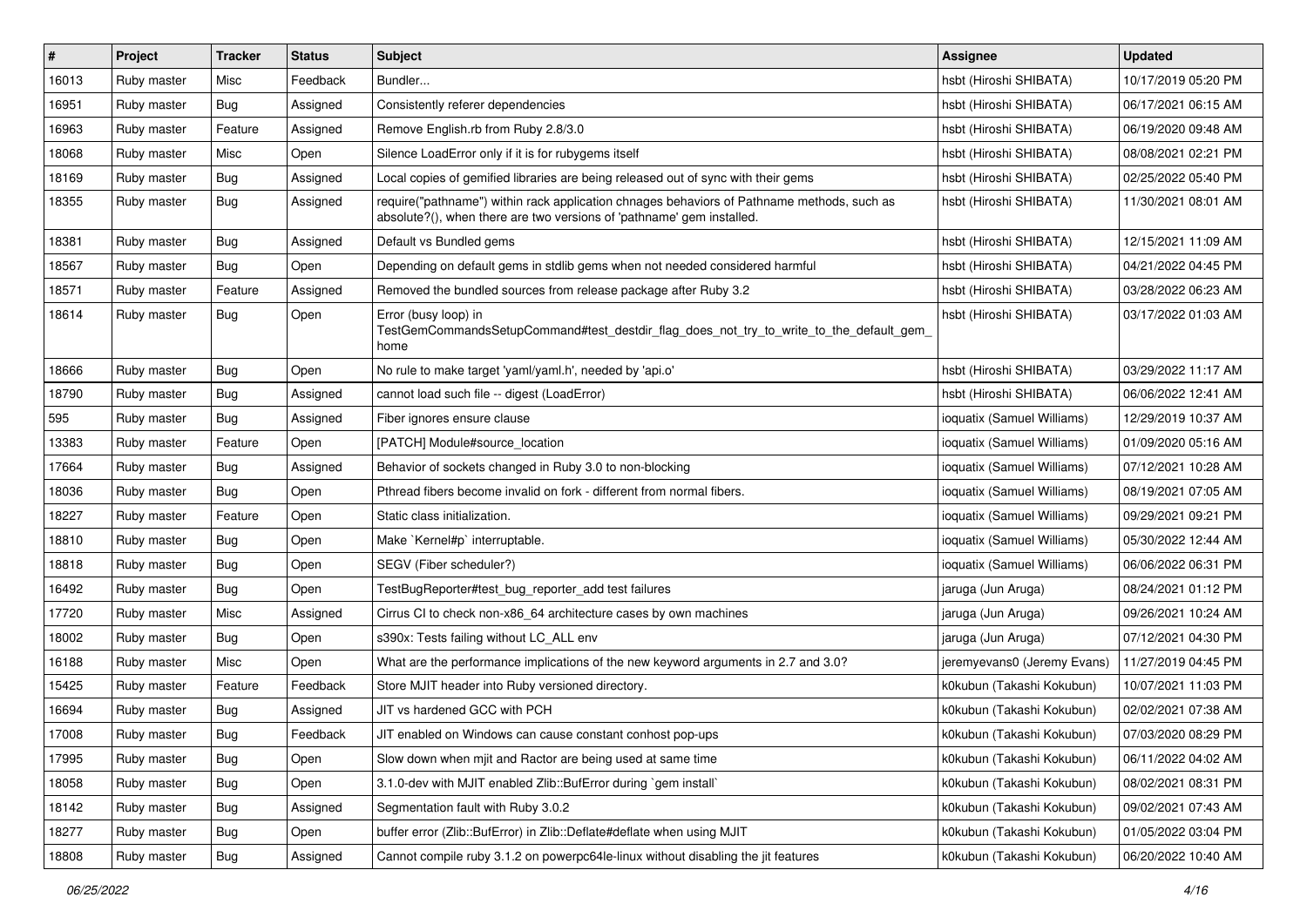| $\pmb{\#}$ | Project     | <b>Tracker</b> | <b>Status</b> | <b>Subject</b>                                                             | <b>Assignee</b>            | <b>Updated</b>      |
|------------|-------------|----------------|---------------|----------------------------------------------------------------------------|----------------------------|---------------------|
| 16185      | Ruby master | <b>Bug</b>     | Open          | basictest failure on AIX 6.1 for 64bit build                               | kanemoto (Yutaka Kanemoto) | 10/15/2019 12:05 AM |
| 18811      | Ruby master | <b>Bug</b>     | Feedback      | PTY I/O not working on AIX 7.x                                             | kanemoto (Yutaka Kanemoto) | 06/07/2022 07:18 AM |
| 18761      | Ruby master | Misc           | Open          | provide an example wasm project                                            | katei (Yuta Saito)         | 05/23/2022 11:01 AM |
| 3953       | Ruby master | Feature        | Assigned      | TCPSocket / UDPSocket do not accept IPAddr objects.                        | knu (Akinori MUSHA)        | 12/25/2017 06:14 PM |
| 8047       | Ruby master | Feature        | Assigned      | IPAddr makes host address with netmask                                     | knu (Akinori MUSHA)        | 01/05/2018 09:00 PM |
| 8833       | Ruby master | Feature        | Feedback      | [PATCH] IPAddr#pred                                                        | knu (Akinori MUSHA)        | 10/21/2017 05:15 PM |
| 11527      | Ruby master | Feature        | Assigned      | IPAddr#mask_addr isn't a method                                            | knu (Akinori MUSHA)        | 11/07/2018 04:12 PM |
| 11531      | Ruby master | Bug            | Assigned      | IPAddr#== implements wrong logic                                           | knu (Akinori MUSHA)        | 12/29/2019 12:50 PM |
| 11710      | Ruby master | Feature        | Open          | [PATCH] Replace Set#merge with Set#merge! and make Set#merge non-mutating. | knu (Akinori MUSHA)        | 11/18/2015 07:28 PM |
| 13000      | Ruby master | Feature        | Feedback      | Implement Set#include? with Hash#include?                                  | knu (Akinori MUSHA)        | 09/11/2020 08:18 PM |
| 13610      | Ruby master | Feature        | Assigned      | IPAddr doesn't provide helpful methods to get the subnet or IP address     | knu (Akinori MUSHA)        | 10/20/2017 01:13 AM |
| 14105      | Ruby master | Feature        | Feedback      | Introduce xor as alias for Set#^                                           | knu (Akinori MUSHA)        | 06/27/2018 10:56 AM |
| 15240      | Ruby master | Feature        | Open          | Set operations check for is_a?(Set), rather than allowing duck typing      | knu (Akinori MUSHA)        | 08/27/2019 08:12 PM |
| 15281      | Ruby master | Feature        | Assigned      | Speed up Set#intersect with size check.                                    | knu (Akinori MUSHA)        | 08/11/2020 02:43 AM |
| 16989      | Ruby master | Feature        | Open          | Sets: need $\Psi$                                                          | knu (Akinori MUSHA)        | 02/18/2022 02:57 AM |
| 17210      | Ruby master | Feature        | Open          | More readable and useful `Set#inspect`                                     | knu (Akinori MUSHA)        | 05/19/2021 10:12 PM |
| 18613      | Ruby master | <b>Bug</b>     | Feedback      | Voluntary wanted: Some signal-related tests fail on FreeBSD 13             | knu (Akinori MUSHA)        | 05/30/2022 01:43 AM |
| 2294       | Ruby master | Feature        | Assigned      | [PATCH] ruby_bind_stack() to embed Ruby in coroutine                       | ko1 (Koichi Sasada)        | 01/05/2018 09:00 PM |
| 3731       | Ruby master | Feature        | Assigned      | Easier Embedding API for Ruby                                              | ko1 (Koichi Sasada)        | 12/25/2017 06:14 PM |
| 4040       | Ruby master | Bug            | Assigned      | SystemStackError with Hash[*a] for Large _a_                               | ko1 (Koichi Sasada)        | 12/25/2017 06:14 PM |
| 6602       | Ruby master | Feature        | Feedback      | Tail call optimization: enable by default?                                 | ko1 (Koichi Sasada)        | 06/13/2020 01:31 AM |
| 6694       | Ruby master | Feature        | Assigned      | Thread.new without block.                                                  | ko1 (Koichi Sasada)        | 12/25/2017 06:15 PM |
| 6695       | Ruby master | Feature        | Assigned      | Configuration for Thread/Fiber creation                                    | ko1 (Koichi Sasada)        | 12/25/2017 06:15 PM |
| 7976       | Ruby master | <b>Bug</b>     | Assigned      | TracePoint call is at call point, not call site                            | ko1 (Koichi Sasada)        | 01/05/2018 09:00 PM |
| 8263       | Ruby master | Feature        | Assigned      | Support discovering yield state of individual Fibers                       | ko1 (Koichi Sasada)        | 12/23/2021 11:40 PM |
| 8444       | Ruby master | Bug            | Open          | Regexp vars \$~ and friends are not thread local                           | ko1 (Koichi Sasada)        | 07/30/2019 07:38 AM |
| 8576       | Ruby master | Feature        | Assigned      | Add optimized method type for constant value methods                       | ko1 (Koichi Sasada)        | 12/25/2017 06:15 PM |
| 8725       | Ruby master | Feature        | Feedback      | Possibility to get a signal handler without changing it                    | ko1 (Koichi Sasada)        | 12/25/2017 06:15 PM |
| 8960       | Ruby master | Feature        | Assigned      | Add Exception#backtrace locations                                          | ko1 (Koichi Sasada)        | 11/25/2016 02:15 PM |
| 9755       | Ruby master | Feature        | Assigned      | Thread::Backtrace::Location#defined_class                                  | ko1 (Koichi Sasada)        | 04/18/2014 09:22 AM |
| 10009      | Ruby master | Bug            | Open          | IO operation is 10x slower in multi-thread environment                     | ko1 (Koichi Sasada)        | 05/21/2015 07:19 AM |
| 10238      | Ruby master | Feature        | Open          | todo: remove dependency on malloc usable size                              | ko1 (Koichi Sasada)        | 12/10/2020 09:20 AM |
| 10423      | Ruby master | Feature        | Open          | [PATCH] opt_str_lit*: avoid literal string allocations                     | ko1 (Koichi Sasada)        | 01/05/2018 09:01 PM |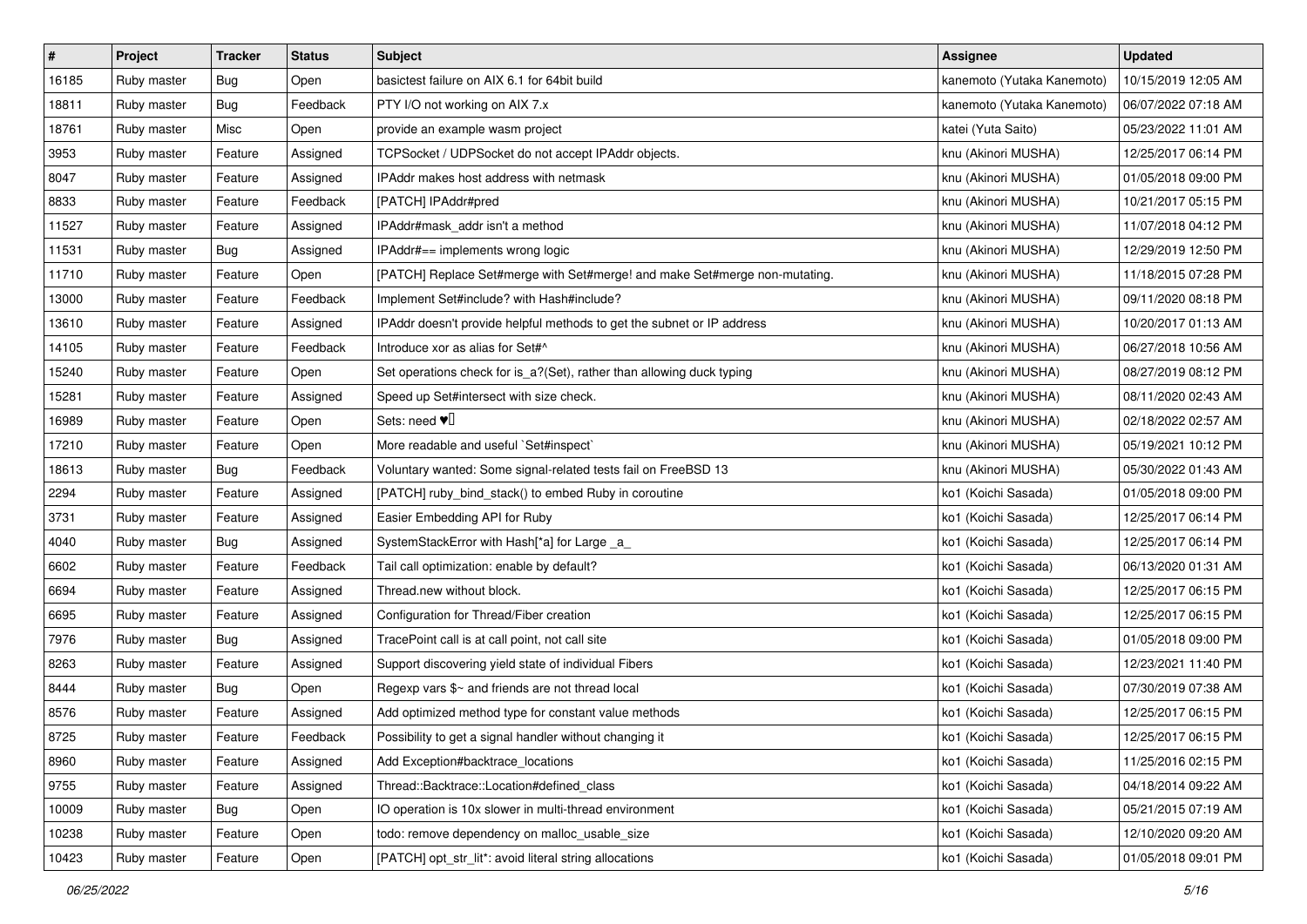| $\pmb{\#}$ | Project     | <b>Tracker</b> | <b>Status</b> | Subject                                                                                                                   | <b>Assignee</b>     | <b>Updated</b>      |
|------------|-------------|----------------|---------------|---------------------------------------------------------------------------------------------------------------------------|---------------------|---------------------|
| 10844      | Ruby master | Feature        | Feedback      | TracePoint API needs an event to inform about creating/removing a new frame without calling<br>something                  | ko1 (Koichi Sasada) | 03/02/2015 06:38 PM |
| 10932      | Ruby master | Feature        | Open          | Enabling allocation tracing as early as possible                                                                          | ko1 (Koichi Sasada) | 06/13/2015 07:54 AM |
| 11174      | Ruby master | Bug            | Open          | threads memory leak                                                                                                       | ko1 (Koichi Sasada) | 06/17/2019 03:17 PM |
| 11348      | Ruby master | Feature        | Feedback      | TracePoint API needs events for fiber's switching                                                                         | ko1 (Koichi Sasada) | 09/01/2015 09:12 AM |
| 11808      | Ruby master | Bug            | Open          | Different behavior between Enumerable#grep and Array#grep                                                                 | ko1 (Koichi Sasada) | 10/26/2020 04:36 AM |
| 12020      | Ruby master | Feature        | Assigned      | Documenting Ruby memory model                                                                                             | ko1 (Koichi Sasada) | 12/23/2021 11:40 PM |
| 12607      | Ruby master | Feature        | Feedback      | Ruby needs an atomic integer                                                                                              | ko1 (Koichi Sasada) | 01/29/2021 12:28 PM |
| 13252      | Ruby master | Feature        | Assigned      | C API for creating strings without copying                                                                                | ko1 (Koichi Sasada) | 04/17/2017 07:22 AM |
| 13388      | Ruby master | Feature        | Assigned      | gc.c: Add GC.get_parameters and .set_parameters                                                                           | ko1 (Koichi Sasada) | 03/30/2017 10:52 AM |
| 13512      | Ruby master | Feature        | Open          | <b>System Threads</b>                                                                                                     | ko1 (Koichi Sasada) | 07/14/2017 07:08 AM |
| 13821      | Ruby master | Feature        | Assigned      | Allow fibers to be resumed across threads                                                                                 | ko1 (Koichi Sasada) | 02/15/2019 10:09 AM |
| 14090      | Ruby master | Bug            | Assigned      | TestGc#test_interrupt_in_finalizer` fails very rarely                                                                     | ko1 (Koichi Sasada) | 12/02/2021 07:24 PM |
| 14394      | Ruby master | Feature        | Open          | Class.descendants                                                                                                         | ko1 (Koichi Sasada) | 01/20/2022 10:46 PM |
| 14492      | Ruby master | Feature        | Open          | iseq loading + caching should be in core                                                                                  | ko1 (Koichi Sasada) | 12/10/2020 08:53 AM |
| 14607      | Ruby master | Bug            | Assigned      | Fix use of the rb_profile_frames start parameter                                                                          | ko1 (Koichi Sasada) | 06/09/2022 06:12 AM |
| 14727      | Ruby master | <b>Bug</b>     | Assigned      | TestQueue#test_queue_with_trap always timeout on Windows10                                                                | ko1 (Koichi Sasada) | 05/01/2018 02:59 AM |
| 14813      | Ruby master | Feature        | Open          | [PATCH] gc.c: make gc_enter+gc_exit pairs dtrace probes, too                                                              | ko1 (Koichi Sasada) | 12/17/2018 07:42 AM |
| 14859      | Ruby master | Feature        | Open          | [PATCH] implement Timeout in VM                                                                                           | ko1 (Koichi Sasada) | 07/22/2018 07:42 AM |
| 15263      | Ruby master | <b>Bug</b>     | Open          | [PATCH] vm_trace.c (postponed_job_register): only hit main thread                                                         | ko1 (Koichi Sasada) | 10/27/2018 11:35 PM |
| 15315      | Ruby master | <b>Bug</b>     | Open          | ec_switch can still lose interrupts                                                                                       | ko1 (Koichi Sasada) | 11/20/2018 09:32 AM |
| 15499      | Ruby master | Bug            | Assigned      | Breaking behavior on ruby 2.6: rb_thread_call_without_gvl doesn't invoke unblock_function when<br>used on the main thread | ko1 (Koichi Sasada) | 01/05/2021 02:24 AM |
| 15778      | Ruby master | Feature        | Open          | Expose an API to pry-open the stack frames in Ruby                                                                        | ko1 (Koichi Sasada) | 08/29/2019 06:24 AM |
| 15802      | Ruby master | Misc           | Open          | Reduce the minimum string buffer size from 127 to 63 bytes                                                                | ko1 (Koichi Sasada) | 07/30/2019 04:04 AM |
| 15854      | Ruby master | Feature        | Open          | Tracing instance variable assignment                                                                                      | ko1 (Koichi Sasada) | 07/29/2019 07:13 AM |
| 15878      | Ruby master | Feature        | Assigned      | Make exit faster by not running GC                                                                                        | ko1 (Koichi Sasada) | 07/29/2019 07:48 AM |
| 15939      | Ruby master | Feature        | Assigned      | Dump symbols reference to their fstr in ObjectSpace.dump()                                                                | ko1 (Koichi Sasada) | 08/08/2019 09:38 PM |
| 16027      | Ruby master | Feature        | Assigned      | Update Ruby's dtrace / USDT API to match what is exposed via the TracePoint API                                           | ko1 (Koichi Sasada) | 08/03/2019 02:41 AM |
| 16124      | Ruby master | Misc           | Assigned      | Let the transient heap belong to objspace                                                                                 | ko1 (Koichi Sasada) | 11/18/2019 08:48 AM |
| 16776      | Ruby master | <b>Bug</b>     | Assigned      | Regression in coverage library                                                                                            | ko1 (Koichi Sasada) | 11/24/2021 07:26 AM |
| 16819      | Ruby master | Bug            | Assigned      | Line reporting off by one when reporting line of a hash?                                                                  | ko1 (Koichi Sasada) | 06/16/2020 05:57 PM |
| 17196      | Ruby master | <b>Bug</b>     | Assigned      | Segmentation Fault with Socket#close in Ractors                                                                           | ko1 (Koichi Sasada) | 03/20/2022 01:52 PM |
| 17359      | Ruby master | <b>Bug</b>     | Open          | Ractor copy mode is not Ractor-safe                                                                                       | ko1 (Koichi Sasada) | 12/02/2020 05:42 PM |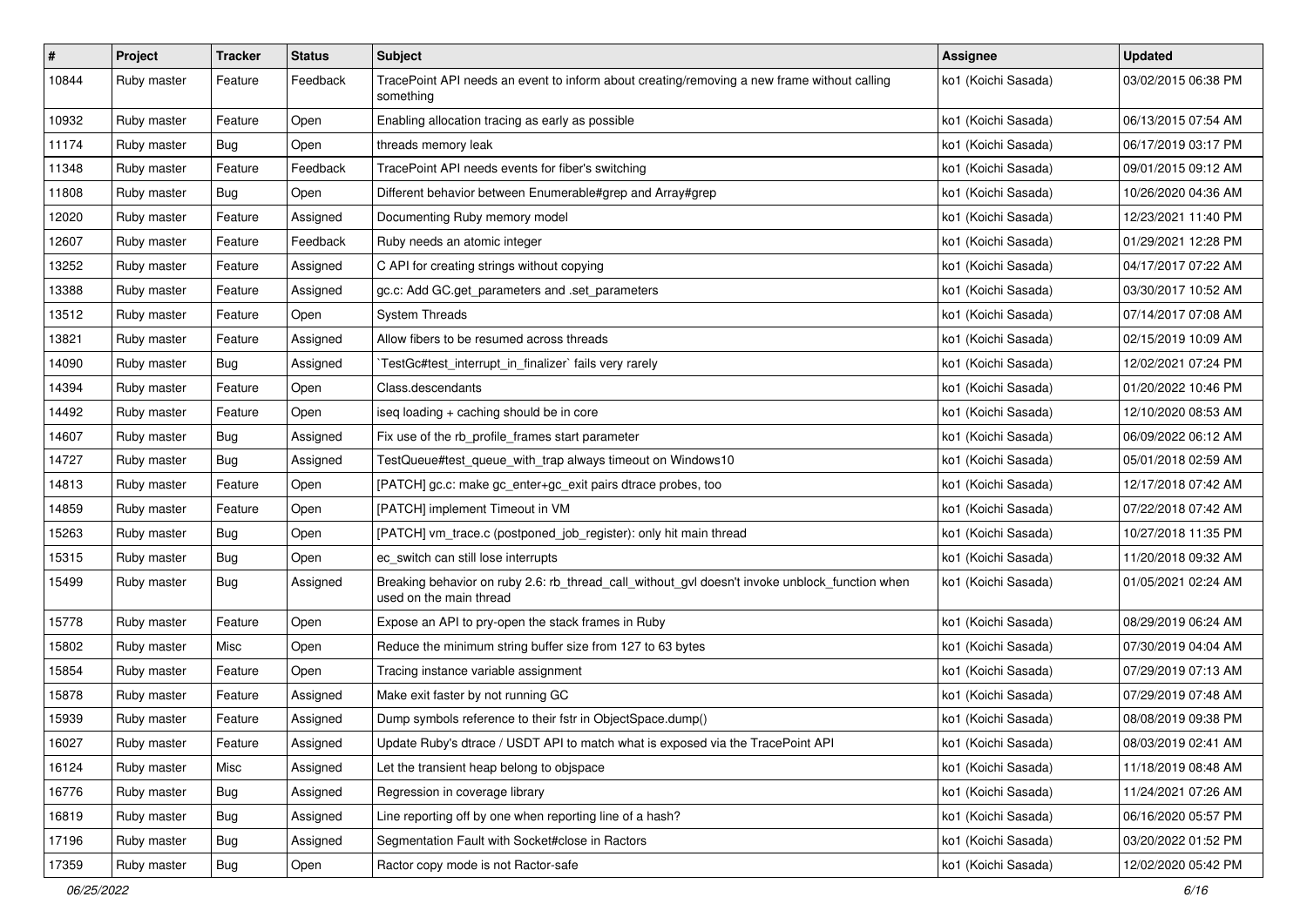| $\vert$ # | Project     | <b>Tracker</b> | <b>Status</b> | Subject                                                                                                                           | <b>Assignee</b>          | <b>Updated</b>      |
|-----------|-------------|----------------|---------------|-----------------------------------------------------------------------------------------------------------------------------------|--------------------------|---------------------|
| 17363     | Ruby master | Feature        | Assigned      | Timeouts                                                                                                                          | ko1 (Koichi Sasada)      | 05/14/2022 09:06 AM |
| 17393     | Ruby master | Feature        | Open          | Ractor::Moved#inspect`                                                                                                            | ko1 (Koichi Sasada)      | 12/21/2020 05:47 PM |
| 17404     | Ruby master | Feature        | Open          | Ractor `move:` API to allow shareability check                                                                                    | ko1 (Koichi Sasada)      | 12/18/2020 09:17 PM |
| 17414     | Ruby master | Feature        | Open          | Ractor should allow access to shareable attributes for Modules/Classes                                                            | ko1 (Koichi Sasada)      | 12/21/2020 03:56 PM |
| 17420     | Ruby master | <b>Bug</b>     | Open          | Unsafe mutation of \$" when doing non-RubyGems require in Ractor                                                                  | ko1 (Koichi Sasada)      | 01/07/2021 01:23 PM |
| 17502     | Ruby master | Misc           | Open          | C vs Ruby                                                                                                                         | ko1 (Koichi Sasada)      | 12/02/2021 07:53 PM |
| 17513     | Ruby master | Bug            | Open          | Methods of shareable objects and UnboundMethods should be shareable                                                               | ko1 (Koichi Sasada)      | 01/06/2021 08:53 PM |
| 17516     | Ruby master | <b>Bug</b>     | Assigned      | forking in a ractor causes Ruby to crash                                                                                          | ko1 (Koichi Sasada)      | 11/30/2021 05:26 AM |
| 17531     | Ruby master | Bug            | Open          | did_you_mean' not Ractor friendly                                                                                                 | ko1 (Koichi Sasada)      | 01/29/2021 08:48 AM |
| 17543     | Ruby master | Bug            | Open          | Ractor isolation broken by `self` in shareable proc                                                                               | ko1 (Koichi Sasada)      | 01/29/2021 03:06 PM |
| 17593     | Ruby master | Feature        | Assigned      | load_iseq_eval should override the ISeq path                                                                                      | ko1 (Koichi Sasada)      | 02/16/2021 08:27 AM |
| 17617     | Ruby master | <b>Bug</b>     | Open          | When a Ractor's incoming port is closed, Ractor.receive_if does not raise Ractor::ClosedError, but<br>instead blocks indefinitely | ko1 (Koichi Sasada)      | 09/14/2021 01:40 AM |
| 17624     | Ruby master | Bug            | Open          | Ractor.receive is not thread-safe                                                                                                 | ko1 (Koichi Sasada)      | 09/14/2021 01:40 AM |
| 17667     | Ruby master | Bug            | Open          | Module#name needs synchronization                                                                                                 | ko1 (Koichi Sasada)      | 03/02/2021 07:31 AM |
| 17676     | Ruby master | <b>Bug</b>     | Assigned      | Accessing ENV from Ractor raises IsolationError                                                                                   | ko1 (Koichi Sasada)      | 03/09/2021 02:37 AM |
| 17677     | Ruby master | <b>Bug</b>     | Assigned      | Ractor crashes fork when blocking                                                                                                 | ko1 (Koichi Sasada)      | 03/09/2021 12:42 AM |
| 17678     | Ruby master | <b>Bug</b>     | Assigned      | Ractors do not restart after fork                                                                                                 | ko1 (Koichi Sasada)      | 03/09/2021 12:42 AM |
| 17679     | Ruby master | <b>Bug</b>     | Assigned      | Ractor incoming channel can consume unlimited resources                                                                           | ko1 (Koichi Sasada)      | 03/26/2021 09:16 AM |
| 17826     | Ruby master | <b>Bug</b>     | Assigned      | Ractor#take hangs if used in multiple Threads                                                                                     | ko1 (Koichi Sasada)      | 12/15/2021 01:30 PM |
| 17884     | Ruby master | Feature        | Open          | locindex for profiling tools                                                                                                      | ko1 (Koichi Sasada)      | 05/24/2021 04:17 PM |
| 17998     | Ruby master | Bug            | Assigned      | ractor: process hanging (with ractors initialized, but not being used)                                                            | ko1 (Koichi Sasada)      | 12/02/2021 08:17 PM |
| 18024     | Ruby master | Bug            | Assigned      | Ractor crashes when connections are closed in multiple Ractors                                                                    | ko1 (Koichi Sasada)      | 12/14/2021 04:41 PM |
| 18119     | Ruby master | Bug            | Open          | Ractor crashes when instantiating classes                                                                                         | ko1 (Koichi Sasada)      | 09/14/2021 01:42 AM |
| 18258     | Ruby master | <b>Bug</b>     | Open          | Ractor.shareable? can be slow and mutates internal object flags.                                                                  | ko1 (Koichi Sasada)      | 10/21/2021 08:58 AM |
| 18275     | Ruby master | Feature        | Open          | Add an option to define_method to not capture the surrounding environment                                                         | ko1 (Koichi Sasada)      | 12/03/2021 02:34 PM |
| 18464     | Ruby master | <b>Bug</b>     | Assigned      | RUBY_INTERNAL_EVENT_NEWOBJ tracepoint causes an interpreter crash when combined with<br>Ractors                                   | ko1 (Koichi Sasada)      | 06/08/2022 08:25 AM |
| 18553     | Ruby master | Bug            | Open          | Memory leak on compiling method call with kwargs                                                                                  | ko1 (Koichi Sasada)      | 03/23/2022 09:34 PM |
| 18572     | Ruby master | <b>Bug</b>     | Assigned      | Performance regression when invoking refined methods                                                                              | ko1 (Koichi Sasada)      | 02/10/2022 12:48 AM |
| 4464      | Ruby master | Feature        | Assigned      | [PATCH] add Fcntl::Flock object for easier use of POSIX file locks                                                                | kosaki (Motohiro KOSAKI) | 12/25/2017 06:14 PM |
| 7086      | Ruby master | Feature        | Assigned      | Condition Variable#wait has meaningless return value                                                                              | kosaki (Motohiro KOSAKI) | 12/25/2017 06:15 PM |
| 11269     | Ruby master | Bug            | Assigned      | ruby_init_setproctitle() should be called before require_libraries()                                                              | kosaki (Motohiro KOSAKI) | 06/17/2015 03:01 AM |
| 13697     | Ruby master | Feature        | Open          | [PATCH]: futex based thread primitives                                                                                            | kosaki (Motohiro KOSAKI) | 01/28/2018 11:41 PM |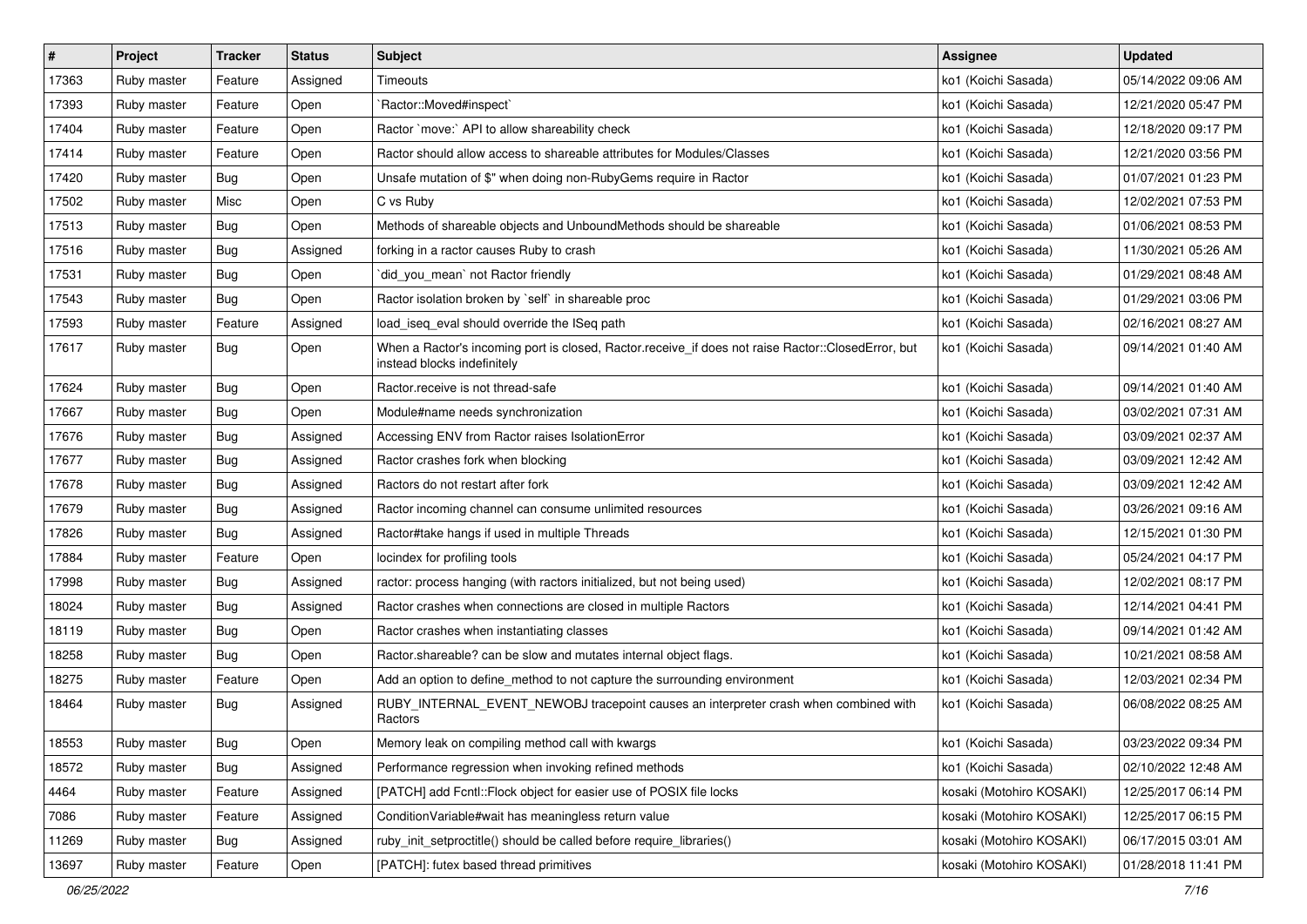| $\sharp$ | Project     | <b>Tracker</b> | <b>Status</b> | <b>Subject</b>                                                                                | <b>Assignee</b>                     | <b>Updated</b>      |
|----------|-------------|----------------|---------------|-----------------------------------------------------------------------------------------------|-------------------------------------|---------------------|
| 17478    | Ruby master | <b>Bug</b>     | Assigned      | Ruby3.0 is slower than Ruby2.7.2 when parsing a large CSV file                                | kou (Kouhei Sutou)                  | 11/24/2021 05:12 AM |
| 18034    | Ruby master | Bug            | Assigned      | Segmentation fault fiddle with `--enable-bundled-libffi` and macOS                            | kou (Kouhei Sutou)                  | 11/30/2021 07:39 AM |
| 7859     | Ruby master | Bug            | Assigned      | Readline: Incorrect arrow key behavior in vi_editing_mode insert mode with Readline 6.2       | kouji (Kouji Takao)                 | 12/25/2017 06:15 PM |
| 8782     | Ruby master | <b>Bug</b>     | Assigned      | Don't set rl_getc_function on editline                                                        | kouji (Kouji Takao)                 | 01/05/2018 09:00 PM |
| 15881    | Ruby master | Feature        | Open          | Optimize deconstruct in pattern matching                                                      | ktsj (Kazuki Tsujimoto)             | 12/25/2019 04:28 AM |
| 15918    | Ruby master | Feature        | Open          | Pattern matching for Set                                                                      | ktsj (Kazuki Tsujimoto)             | 07/29/2019 08:12 AM |
| 17355    | Ruby master | Feature        | Assigned      | Using same set of names in or-patterns (pattern matching with $Foo(x)   Bar(x)$ )             | ktsj (Kazuki Tsujimoto)             | 09/13/2021 09:11 AM |
| 18408    | Ruby master | Feature        | Assigned      | Allow pattern match to set instance variables                                                 | ktsj (Kazuki Tsujimoto)             | 01/26/2022 07:07 PM |
| 18773    | Ruby master | Feature        | Assigned      | deconstruct to receive a range                                                                | ktsj (Kazuki Tsujimoto)             | 06/24/2022 07:21 AM |
| 4247     | Ruby master | Feature        | Assigned      | New features for Array#sample, Array#choice                                                   | mame (Yusuke Endoh)                 | 12/25/2017 06:14 PM |
| 14244    | Ruby master | Feature        | Open          | Better error messages for scripts with non-matching end statements                            | mame (Yusuke Endoh)                 | 11/29/2018 08:57 AM |
| 18194    | Ruby master | Feature        | Open          | No easy way to format exception messages per thread/fiber scheduler context.                  | mame (Yusuke Endoh)                 | 09/29/2021 10:10 AM |
| 18564    | Ruby master | Feature        | Open          | Add Exception#detailed_message                                                                | mame (Yusuke Endoh)                 | 02/01/2022 08:06 PM |
| 8223     | Ruby master | Feature        | Open          | Make Matrix more omnivorous.                                                                  | marcandre (Marc-Andre<br>Lafortune) | 04/09/2013 03:42 AM |
| 9347     | Ruby master | Feature        | Open          | Accept non callable argument to detect                                                        | marcandre (Marc-Andre<br>Lafortune) | 01/05/2018 09:00 PM |
| 12676    | Ruby master | Feature        | Assigned      | Significant performance increase, and code conciseness, for prime_division method in prime.rb | marcandre (Marc-Andre<br>Lafortune) | 11/18/2016 03:46 PM |
| 14116    | Ruby master | Feature        | Feedback      | Add Matrix #exponentiate method as Matlab's exp                                               | marcandre (Marc-Andre<br>Lafortune) | 11/20/2017 06:52 AM |
| 15815    | Ruby master | Feature        | Open          | Add option to raise NoMethodError for OpenStruct                                              | marcandre (Marc-Andre<br>Lafortune) | 09/28/2020 02:11 AM |
| 6256     | Ruby master | Feature        | Feedback      | Slightly improve ruby_qsort performance                                                       | MartinBosslet (Martin Bosslet)      | 01/10/2019 01:51 PM |
| 4264     | Ruby master | Feature        | Feedback      | General type coercion protocol for Ruby                                                       | matz (Yukihiro Matsumoto)           | 12/25/2017 06:14 PM |
| 4514     | Ruby master | Feature        | Assigned      | #deep_clone and #deep_dup for Objects                                                         | matz (Yukihiro Matsumoto)           | 12/25/2017 06:14 PM |
| 4521     | Ruby master | Feature        | Assigned      | NoMethodError#message may take very long to execute                                           | matz (Yukihiro Matsumoto)           | 12/25/2017 06:14 PM |
| 4539     | Ruby master | Feature        | Assigned      | Array#zip_with                                                                                | matz (Yukihiro Matsumoto)           | 11/28/2019 08:23 AM |
| 4592     | Ruby master | Feature        | Assigned      | Tempfile <sup>[10101010]</sup>                                                                | matz (Yukihiro Matsumoto)           | 12/25/2017 06:14 PM |
| 4818     | Ruby master | Feature        | Assigned      | Add method marshalable?                                                                       | matz (Yukihiro Matsumoto)           | 12/25/2017 06:15 PM |
| 4824     | Ruby master | Feature        | Assigned      | Provide method Kernel#executed?                                                               | matz (Yukihiro Matsumoto)           | 03/05/2018 04:57 AM |
| 5007     | Ruby master | Feature        | Assigned      | Proc#call_under: Unifying instance_eval and instance_exec                                     | matz (Yukihiro Matsumoto)           | 04/19/2018 07:57 AM |
| 5064     | Ruby master | Feature        | Assigned      | HTTP user-agent class                                                                         | matz (Yukihiro Matsumoto)           | 12/25/2017 06:15 PM |
| 5129     | Ruby master | Feature        | Assigned      | Create a core class "FileArray" and make "ARGF" its instance                                  | matz (Yukihiro Matsumoto)           | 01/23/2018 02:02 PM |
| 5389     | Ruby master | Feature        | Assigned      | New method Enumerator#iterate                                                                 | matz (Yukihiro Matsumoto)           | 12/25/2017 06:15 PM |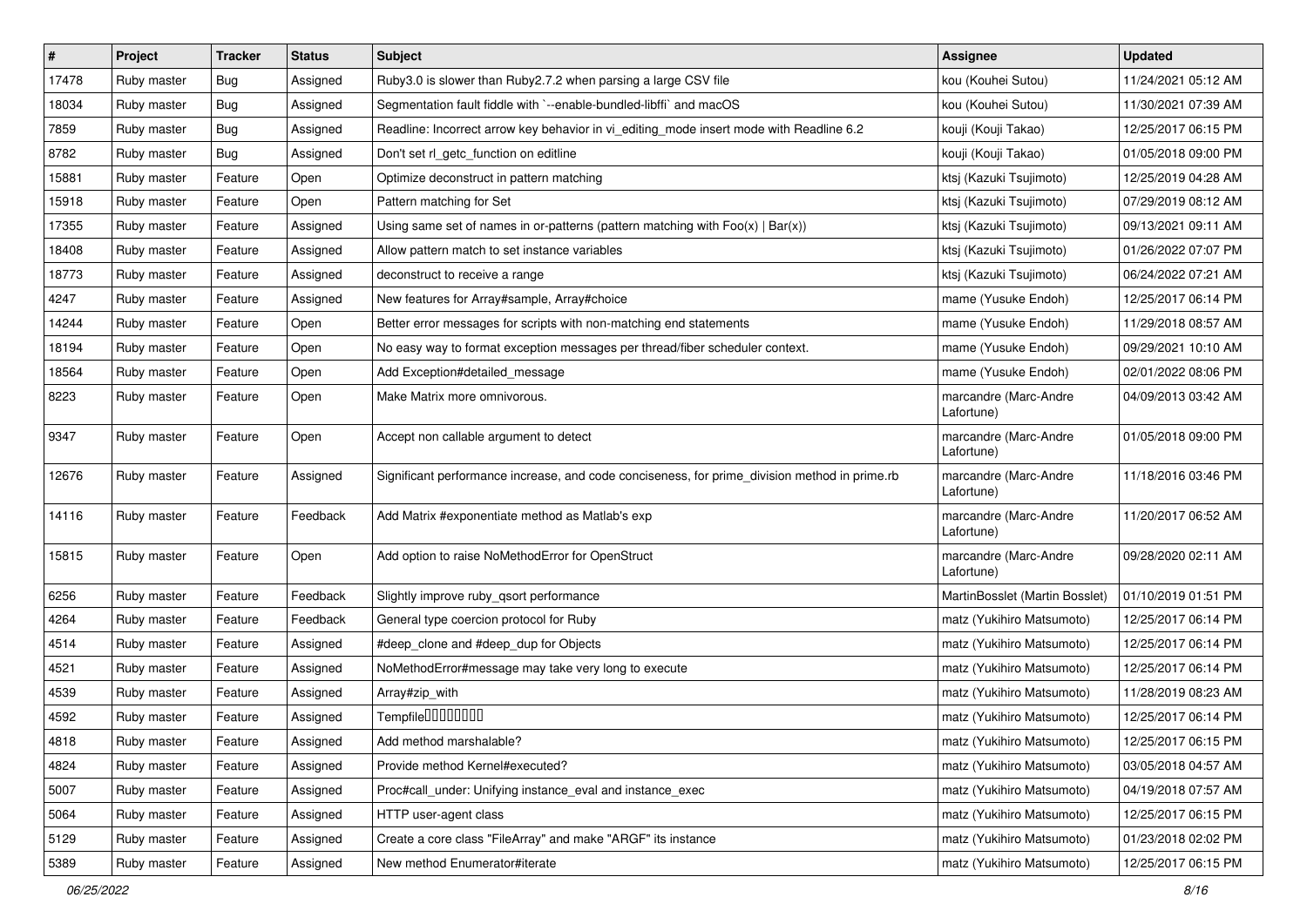| $\vert$ # | Project     | <b>Tracker</b> | <b>Status</b> | <b>Subject</b>                                                                                | <b>Assignee</b>           | <b>Updated</b>      |
|-----------|-------------|----------------|---------------|-----------------------------------------------------------------------------------------------|---------------------------|---------------------|
| 5445      | Ruby master | Feature        | Assigned      | Need RUBYOPT - r before ARGV - r                                                              | matz (Yukihiro Matsumoto) | 12/25/2017 06:15 PM |
| 5456      | Ruby master | Feature        | Assigned      | kernel#syscall() should be removed.                                                           | matz (Yukihiro Matsumoto) | 12/10/2020 08:46 AM |
| 5514      | Ruby master | Feature        | Feedback      | Numeric III quotient I quotrem IIII                                                           | matz (Yukihiro Matsumoto) | 12/10/2020 08:49 AM |
| 5521      | Ruby master | Feature        | Feedback      | Numeric#rational? <sup>[]</sup> Numeric#complex? <sup>[]</sup> Numeric#float? <sup>[10]</sup> | matz (Yukihiro Matsumoto) | 12/10/2020 08:49 AM |
| 5558      | Ruby master | Feature        | Assigned      | String#% strange arity errors                                                                 | matz (Yukihiro Matsumoto) | 12/25/2017 06:15 PM |
| 5582      | Ruby master | Feature        | Assigned      | Allow clone of singleton methods on a BasicObject                                             | matz (Yukihiro Matsumoto) | 12/25/2017 06:15 PM |
| 5628      | Ruby master | Feature        | Feedback      | Module#basename                                                                               | matz (Yukihiro Matsumoto) | 08/29/2020 05:01 PM |
| 5643      | Ruby master | Feature        | Assigned      | require/load options and binding option                                                       | matz (Yukihiro Matsumoto) | 12/25/2017 06:15 PM |
| 5644      | Ruby master | Feature        | Feedback      | add Enumerable#exclude? antonym                                                               | matz (Yukihiro Matsumoto) | 12/25/2017 06:15 PM |
| 5673      | Ruby master | Feature        | Feedback      | undef_method probably doesn't need to raise an error                                          | matz (Yukihiro Matsumoto) | 12/25/2017 06:15 PM |
| 5741      | Ruby master | Feature        | Assigned      | Secure Erasure of Passwords                                                                   | matz (Yukihiro Matsumoto) | 12/25/2017 06:15 PM |
| 5749      | Ruby master | Feature        | Assigned      | new method String#match_all needed                                                            | matz (Yukihiro Matsumoto) | 12/25/2017 06:15 PM |
| 5781      | Ruby master | Feature        | Assigned      | Query attributes (attribute methods ending in `?` mark)                                       | matz (Yukihiro Matsumoto) | 01/10/2020 06:34 AM |
| 5825      | Ruby master | Feature        | Assigned      | Sweet instance var assignment in the object initializer                                       | matz (Yukihiro Matsumoto) | 12/10/2020 08:53 AM |
| 5945      | Ruby master | Feature        | Assigned      | Add the ability to mark a at_exit as process-local.                                           | matz (Yukihiro Matsumoto) | 10/10/2018 08:29 AM |
| 5970      | Ruby master | Feature        | Assigned      | Add Enumerable#join with same semantics as Array#join                                         | matz (Yukihiro Matsumoto) | 12/25/2017 06:15 PM |
| 6118      | Ruby master | Feature        | Feedback      | Hash#keys_of(values), returns related keys of given values                                    | matz (Yukihiro Matsumoto) | 01/10/2019 08:16 AM |
| 6219      | Ruby master | Feature        | Feedback      | Return value of Hash#store                                                                    | matz (Yukihiro Matsumoto) | 12/10/2020 08:46 AM |
| 6251      | Ruby master | Feature        | Feedback      | Magic comments for compile options                                                            | matz (Yukihiro Matsumoto) | 08/21/2015 11:47 PM |
| 6277      | Ruby master | Feature        | Assigned      | Hash#convert_key                                                                              | matz (Yukihiro Matsumoto) | 12/25/2017 06:15 PM |
| 6293      | Ruby master | Feature        | Assigned      | new queue / blocking queues                                                                   | matz (Yukihiro Matsumoto) | 12/25/2017 06:15 PM |
| 6308      | Ruby master | Feature        | Assigned      | Eliminate delegation from WeakRef                                                             | matz (Yukihiro Matsumoto) | 12/23/2021 11:40 PM |
| 6309      | Ruby master | Feature        | Assigned      | Add a reference queue for weak references                                                     | matz (Yukihiro Matsumoto) | 08/23/2020 09:07 PM |
| 6317      | Ruby master | Feature        | Assigned      | Range#cover?000000Range00000000000000000000                                                   | matz (Yukihiro Matsumoto) | 12/25/2017 06:15 PM |
| 6337      | Ruby master | Feature        | Assigned      | FileUtils#sync                                                                                | matz (Yukihiro Matsumoto) | 12/25/2017 06:15 PM |
| 6354      | Ruby master | Feature        | Assigned      | Remove escape (break/return/redo/next support) from class/module scope                        | matz (Yukihiro Matsumoto) | 12/25/2017 06:15 PM |
| 6367      | Ruby master | Feature        | Feedback      | #same? for Enumerable                                                                         | matz (Yukihiro Matsumoto) | 12/25/2017 06:15 PM |
| 6376      | Ruby master | Feature        | Assigned      | Feature lookup and checking if feature is loaded                                              | matz (Yukihiro Matsumoto) | 12/25/2017 06:15 PM |
| 6413      | Ruby master | Feature        | Assigned      | Make Dir.entries default to Dir.entries(Dir.pwd)                                              | matz (Yukihiro Matsumoto) | 12/25/2017 06:15 PM |
| 6445      | Ruby master | Feature        | Assigned      | request for default length/position on string index                                           | matz (Yukihiro Matsumoto) | 12/25/2017 06:15 PM |
| 6452      | Ruby master | Feature        | Assigned      | Allow extend to override class methods                                                        | matz (Yukihiro Matsumoto) | 12/10/2020 08:53 AM |
| 6478      | Ruby master | Feature        | Feedback      | BasicObject# class                                                                            | matz (Yukihiro Matsumoto) | 12/25/2017 06:15 PM |
| 6515      | Ruby master | Feature        | Feedback      | array.c: added method that verifies if an Array is part of another                            | matz (Yukihiro Matsumoto) | 12/25/2017 06:15 PM |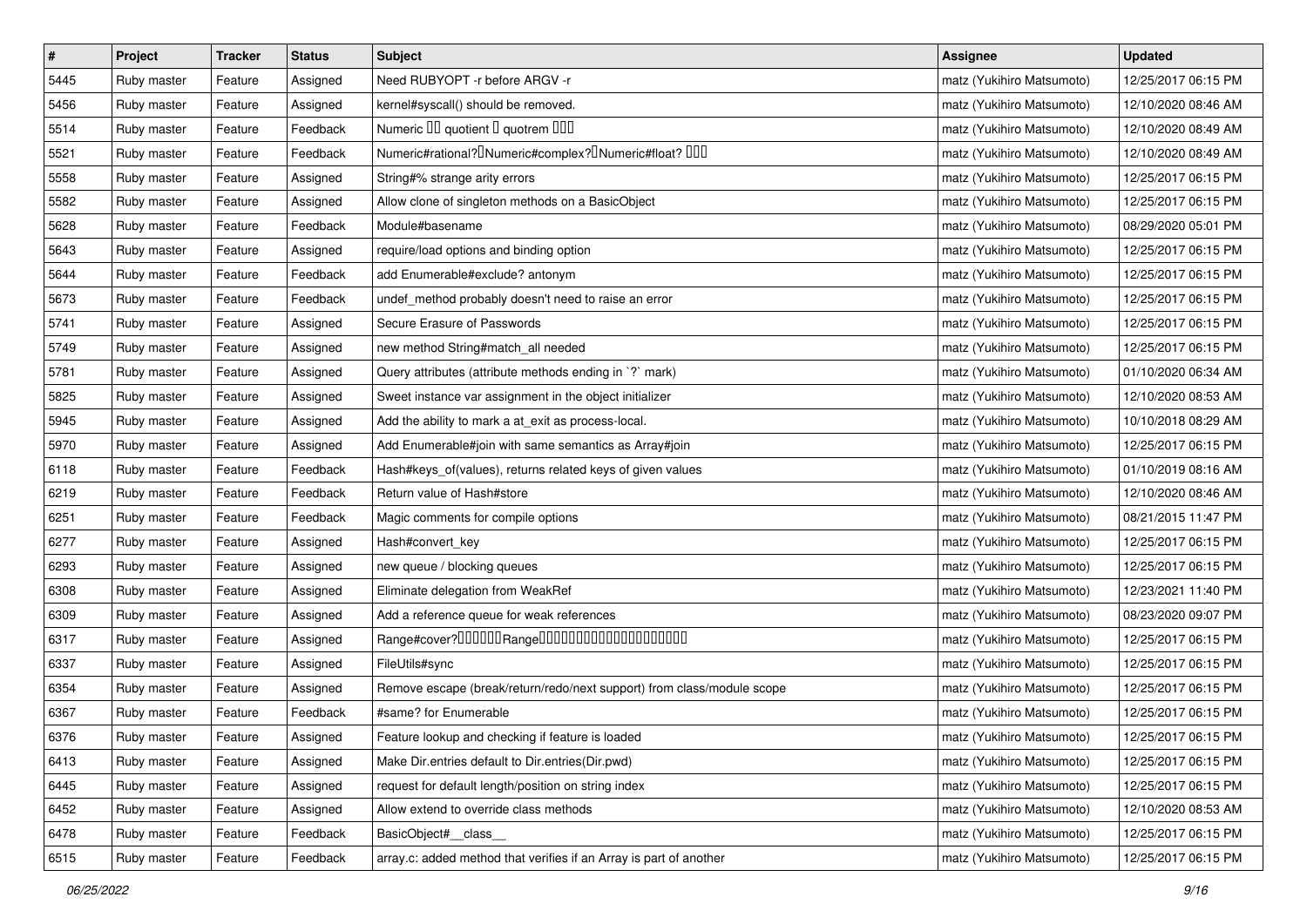| $\vert$ # | Project     | <b>Tracker</b> | <b>Status</b> | <b>Subject</b>                                                                                                                   | <b>Assignee</b>           | <b>Updated</b>      |
|-----------|-------------|----------------|---------------|----------------------------------------------------------------------------------------------------------------------------------|---------------------------|---------------------|
| 6594      | Ruby master | Feature        | Assigned      | Integrated Functor                                                                                                               | matz (Yukihiro Matsumoto) | 12/10/2020 08:53 AM |
| 6596      | Ruby master | Feature        | Assigned      | New method `Array#indexes`                                                                                                       | matz (Yukihiro Matsumoto) | 07/29/2020 01:41 AM |
| 6611      | Ruby master | Feature        | Assigned      | Comments requested on implementation of set_parse_func                                                                           | matz (Yukihiro Matsumoto) | 12/25/2017 06:15 PM |
| 6641      | Ruby master | Feature        | Open          | Hash.auto constructor                                                                                                            | matz (Yukihiro Matsumoto) | 12/25/2017 06:15 PM |
| 6648      | Ruby master | Feature        | Assigned      | Provide a standard API for retrieving all command-line flags passed to Ruby                                                      | matz (Yukihiro Matsumoto) | 12/25/2017 06:15 PM |
| 6671      | Ruby master | Feature        | Assigned      | File.split_all and File.split_root                                                                                               | matz (Yukihiro Matsumoto) | 12/25/2017 06:15 PM |
| 6697      | Ruby master | Feature        | Feedback      | [PATCH] Add Kernel#Symbol conversion method like String(), Array() etc.                                                          | matz (Yukihiro Matsumoto) | 12/25/2017 06:15 PM |
| 6727      | Ruby master | Feature        | Feedback      | Add Array#rest (with implementation)                                                                                             | matz (Yukihiro Matsumoto) | 08/14/2019 08:51 AM |
| 6739      | Ruby master | Feature        | Feedback      | One-line rescue statement should support specifying an exception class                                                           | matz (Yukihiro Matsumoto) | 05/18/2016 12:42 AM |
| 6802      | Ruby master | Feature        | Assigned      | String#scan should have equivalent yielding MatchData                                                                            | matz (Yukihiro Matsumoto) | 12/25/2017 06:15 PM |
| 6806      | Ruby master | Feature        | Feedback      | Support functional programming: forbid instance/class variables for ModuleName::method_name,<br>allow for ModuleName.method_name | matz (Yukihiro Matsumoto) | 12/10/2020 08:53 AM |
| 6810      | Ruby master | Feature        | Assigned      | module A::B; end` is not equivalent to `module A; module B; end; end` with respect to constant<br>lookup (scope)                 | matz (Yukihiro Matsumoto) | 12/10/2020 09:22 AM |
| 6811      | Ruby master | Feature        | Assigned      | File, Dir and FileUtils should have bang-versions of singleton methods that fails silently                                       | matz (Yukihiro Matsumoto) | 12/25/2017 06:15 PM |
| 6817      | Ruby master | Feature        | Open          | Partial application                                                                                                              | matz (Yukihiro Matsumoto) | 12/25/2017 06:15 PM |
| 6841      | Ruby master | Feature        | Assigned      | Shorthand for Assigning Return Value of Method to Self                                                                           | matz (Yukihiro Matsumoto) | 12/10/2020 08:53 AM |
| 6842      | Ruby master | Feature        | Assigned      | Add Optional Arguments to String#strip                                                                                           | matz (Yukihiro Matsumoto) | 08/24/2016 05:50 AM |
| 6869      | Ruby master | Feature        | Open          | Do not treat `_` parameter exceptionally                                                                                         | matz (Yukihiro Matsumoto) | 12/10/2020 08:58 AM |
| 7087      | Ruby master | Feature        | Assigned      | ::ConditionVariable#wait does not work with Monitor because Monitor#sleep does not exist                                         | matz (Yukihiro Matsumoto) | 12/25/2017 06:15 PM |
| 7121      | Ruby master | Feature        | Assigned      | Extending the use of `require'                                                                                                   | matz (Yukihiro Matsumoto) | 12/25/2017 06:15 PM |
| 7132      | Ruby master | Feature        | Assigned      | Alternation between named / ordered method arguments and aliases for method arguments.                                           | matz (Yukihiro Matsumoto) | 12/25/2017 06:15 PM |
| 7149      | Ruby master | Feature        | Open          | Constant magic for everyone.                                                                                                     | matz (Yukihiro Matsumoto) | 12/25/2017 06:15 PM |
| 7314      | Ruby master | Feature        | Assigned      | Convert Proc to Lambda doesn't work in MRI                                                                                       | matz (Yukihiro Matsumoto) | 05/21/2016 09:15 AM |
| 7349      | Ruby master | Feature        | Assigned      | Struct#inspect needs more meaningful output                                                                                      | matz (Yukihiro Matsumoto) | 12/25/2017 06:15 PM |
| 7377      | Ruby master | Feature        | Open          | #indetical? as an alias for #equal?                                                                                              | matz (Yukihiro Matsumoto) | 12/25/2017 06:15 PM |
| 7436      | Ruby master | Feature        | Assigned      | Allow for a "granularity" flag for backtrace_locations                                                                           | matz (Yukihiro Matsumoto) | 12/25/2017 06:15 PM |
| 7444      | Ruby master | Feature        | Open          | Array#product_set                                                                                                                | matz (Yukihiro Matsumoto) | 12/25/2017 06:15 PM |
| 7503      | Ruby master | Feature        | Assigned      | make timeout.rb async-interrupt safe by default                                                                                  | matz (Yukihiro Matsumoto) | 12/25/2017 06:15 PM |
| 7511      | Ruby master | Feature        | Feedback      | short-circuiting logical implication operator                                                                                    | matz (Yukihiro Matsumoto) | 12/10/2020 08:55 AM |
| 7546      | Ruby master | Feature        | Open          | Change behavior of `Array#slice` for an argument of `Range` class                                                                | matz (Yukihiro Matsumoto) | 12/10/2020 08:49 AM |
| 7548      | Ruby master | Feature        | Open          | Load and Require Callbacks                                                                                                       | matz (Yukihiro Matsumoto) | 12/25/2017 06:15 PM |
| 7580      | Ruby master | Feature        | Assigned      | Range translation                                                                                                                | matz (Yukihiro Matsumoto) | 06/11/2018 09:51 AM |
| 7604      | Ruby master | Feature        | Open          | Make === comparison operator ability to delegate comparison to an argument                                                       | matz (Yukihiro Matsumoto) | 12/25/2017 06:15 PM |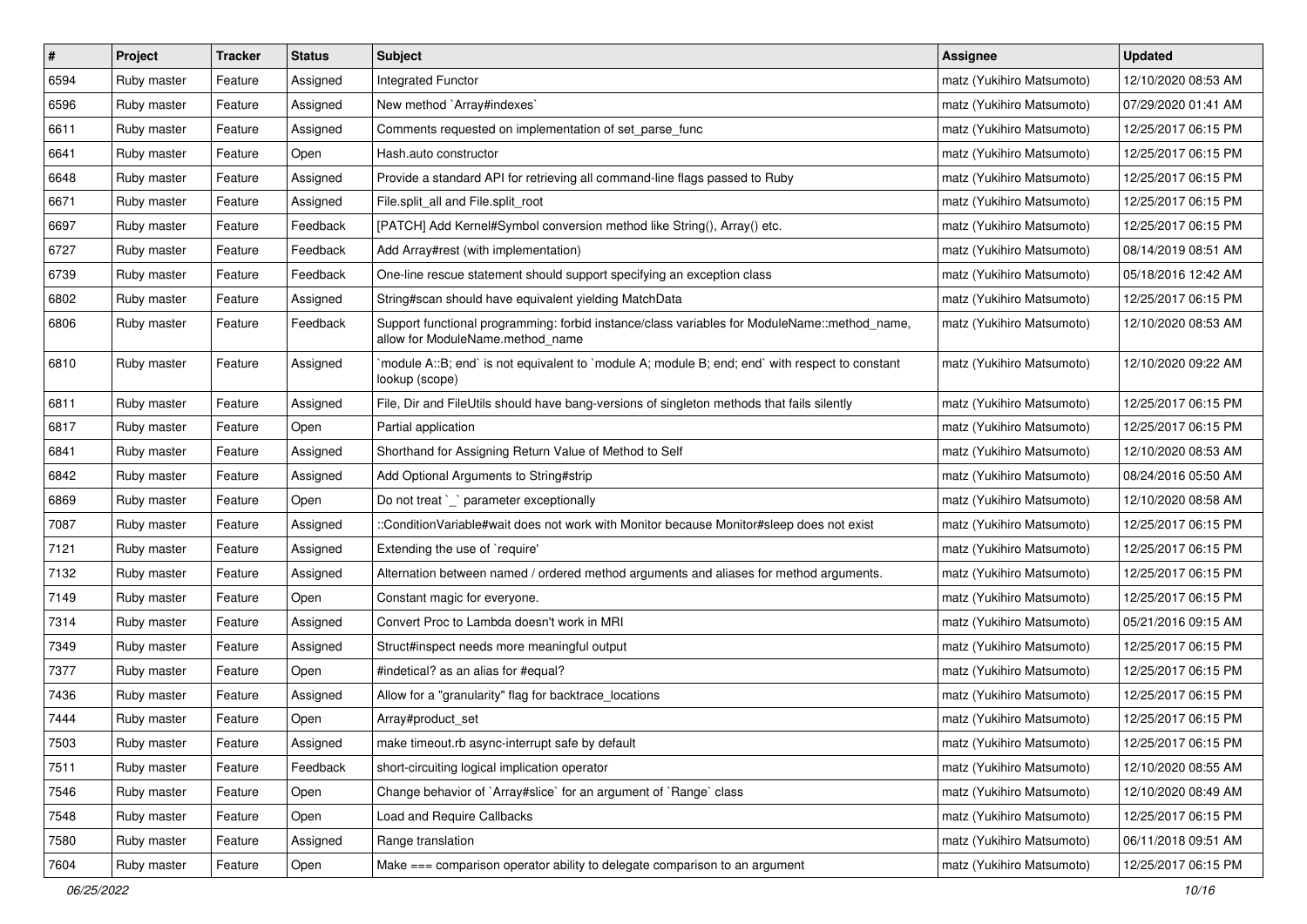| $\pmb{\#}$ | Project     | <b>Tracker</b> | <b>Status</b> | <b>Subject</b>                                                                            | <b>Assignee</b>           | <b>Updated</b>      |
|------------|-------------|----------------|---------------|-------------------------------------------------------------------------------------------|---------------------------|---------------------|
| 7611       | Ruby master | Feature        | Open          | Focal method for all loads/requires                                                       | matz (Yukihiro Matsumoto) | 12/25/2017 06:15 PM |
| 7614       | Ruby master | Feature        | Open          | alias_accessor                                                                            | matz (Yukihiro Matsumoto) | 12/25/2017 06:15 PM |
| 7644       | Ruby master | Feature        | Assigned      | In refinements, change "using" keyword to a less generic word.                            | matz (Yukihiro Matsumoto) | 12/10/2020 08:49 AM |
| 7654       | Ruby master | Feature        | Open          | Add optional code block to IO::readlines                                                  | matz (Yukihiro Matsumoto) | 12/25/2017 06:15 PM |
| 7657       | Ruby master | Feature        | Open          | Array#& doesn't accept Enumerables                                                        | matz (Yukihiro Matsumoto) | 12/25/2017 06:15 PM |
| 7702       | Ruby master | Feature        | Open          | Remove Proc#binding                                                                       | matz (Yukihiro Matsumoto) | 07/15/2019 07:39 PM |
| 7704       | Ruby master | Feature        | Open          | Add a list of enabled (experimental) language features.                                   | matz (Yukihiro Matsumoto) | 12/25/2017 06:15 PM |
| 7739       | Ruby master | Feature        | Assigned      | Define Hash#  as Hash#reverse_merge in Rails                                              | matz (Yukihiro Matsumoto) | 12/25/2017 06:15 PM |
| 7748       | Ruby master | Feature        | Open          | Contextual send                                                                           | matz (Yukihiro Matsumoto) | 12/10/2020 08:53 AM |
| 7795       | Ruby master | Feature        | Open          | Symbol.defined? and/or to_existing_symbol                                                 | matz (Yukihiro Matsumoto) | 12/25/2017 06:15 PM |
| 7848       | Ruby master | Feature        | Open          | Restore default state for core ruby objects                                               | matz (Yukihiro Matsumoto) | 12/25/2017 06:15 PM |
| 7876       | Ruby master | Feature        | Open          | Add method for accessing Class from within Singleton Class                                | matz (Yukihiro Matsumoto) | 12/25/2017 06:15 PM |
| 7883       | Ruby master | Feature        | Open          | Add Regex#to_proc                                                                         | matz (Yukihiro Matsumoto) | 12/25/2017 06:15 PM |
| 7914       | Ruby master | Feature        | Open          | Case for local class methods                                                              | matz (Yukihiro Matsumoto) | 12/25/2017 06:15 PM |
| 7939       | Ruby master | Feature        | Feedback      | Alternative curry function creation                                                       | matz (Yukihiro Matsumoto) | 12/25/2017 06:15 PM |
| 8016       | Ruby master | Feature        | Assigned      | Alias FILE and LINE as methods                                                            | matz (Yukihiro Matsumoto) | 12/25/2017 06:15 PM |
| 8026       | Ruby master | Feature        | Feedback      | Need Module#prepended_modules                                                             | matz (Yukihiro Matsumoto) | 01/16/2020 06:12 AM |
| 8042       | Ruby master | Feature        | Assigned      | Add Addrinfo#socket to create a socket that is not connected or bound                     | matz (Yukihiro Matsumoto) | 12/25/2017 06:15 PM |
| 8061       | Ruby master | Feature        | Open          | 000000000000000                                                                           | matz (Yukihiro Matsumoto) | 12/25/2017 06:15 PM |
| 8096       | Ruby master | Feature        | Feedback      | introduce Time.current_timestamp                                                          | matz (Yukihiro Matsumoto) | 12/23/2021 11:40 PM |
| 8164       | Ruby master | Feature        | Assigned      | Public/Private                                                                            | matz (Yukihiro Matsumoto) | 12/10/2020 08:50 AM |
| 8168       | Ruby master | Feature        | Feedback      | Feature request: support for (single) statement lambda syntax/definition                  | matz (Yukihiro Matsumoto) | 01/11/2014 11:36 AM |
| 8229       | Ruby master | Feature        | Open          | extend Hash.include?                                                                      | matz (Yukihiro Matsumoto) | 12/10/2020 08:53 AM |
| 8232       | Ruby master | Feature        | Open          | Rudiments of abstract algebra in Ruby                                                     | matz (Yukihiro Matsumoto) | 04/09/2013 01:47 AM |
| 8271       | Ruby master | Feature        | Assigned      | Proposal for moving to a more visible, formal process for feature requests                | matz (Yukihiro Matsumoto) | 12/23/2021 11:40 PM |
| 8365       | Ruby master | Feature        | Feedback      | Make variables objects                                                                    | matz (Yukihiro Matsumoto) | 08/19/2016 07:21 PM |
| 8371       | Ruby master | Feature        | Feedback      | Make some enumerators mimic arrays                                                        | matz (Yukihiro Matsumoto) | 06/02/2013 04:11 PM |
| 8478       | Ruby master | Feature        | Open          | The hash returned by Enumerable#group_by should have an empty array for its default value | matz (Yukihiro Matsumoto) | 06/04/2013 03:56 PM |
| 8520       | Ruby master | Feature        | Feedback      | Distinct to_s methods for Array, Hash                                                     | matz (Yukihiro Matsumoto) | 06/14/2013 12:37 AM |
| 8536       | Ruby master | Feature        | Assigned      | Implement is_numeric? family of methods                                                   | matz (Yukihiro Matsumoto) | 12/25/2017 06:15 PM |
| 8663       | Ruby master | Feature        | Open          | Officialy alias ArgumentError to ArgError                                                 | matz (Yukihiro Matsumoto) | 08/09/2013 07:42 PM |
| 8678       | Ruby master | Feature        | Assigned      | Allow invalid string to work with regexp                                                  | matz (Yukihiro Matsumoto) | 01/05/2018 09:00 PM |
| 8707       | Ruby master | Feature        | Feedback      | Hash#reverse_each                                                                         | matz (Yukihiro Matsumoto) | 01/05/2018 09:00 PM |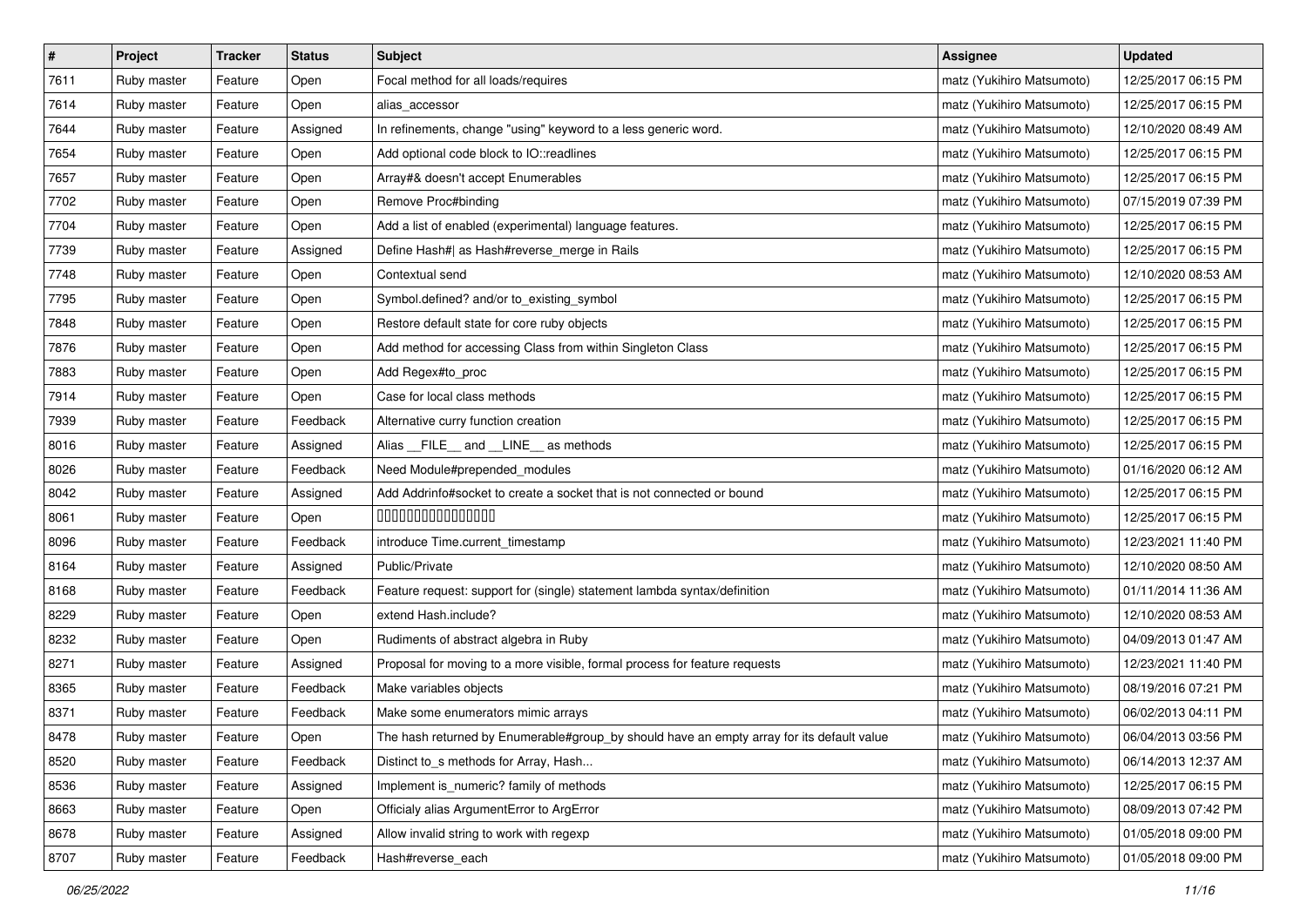| $\pmb{\#}$ | Project     | <b>Tracker</b> | <b>Status</b> | Subject                                                                                                                 | <b>Assignee</b>           | <b>Updated</b>      |
|------------|-------------|----------------|---------------|-------------------------------------------------------------------------------------------------------------------------|---------------------------|---------------------|
| 8804       | Ruby master | Feature        | Open          | ONCE syntax                                                                                                             | matz (Yukihiro Matsumoto) | 01/04/2020 08:26 PM |
| 8839       | Ruby master | Feature        | Assigned      | Class and module should return the class or module that was opened                                                      | matz (Yukihiro Matsumoto) | 12/28/2015 08:36 AM |
| 8850       | Ruby master | Feature        | Assigned      | Convert Rational to decimal string                                                                                      | matz (Yukihiro Matsumoto) | 12/25/2017 06:15 PM |
| 8948       | Ruby master | Feature        | Assigned      | Frozen regex                                                                                                            | matz (Yukihiro Matsumoto) | 12/20/2020 07:15 PM |
| 9023       | Ruby master | Feature        | Assigned      | Array#tail                                                                                                              | matz (Yukihiro Matsumoto) | 12/23/2021 11:40 PM |
| 9043       | Ruby master | Feature        | Open          | Add String#f method as shortcut for #freeze                                                                             | matz (Yukihiro Matsumoto) | 01/05/2018 09:00 PM |
| 9064       | Ruby master | Feature        | Feedback      | Add support for packages, like in Java                                                                                  | matz (Yukihiro Matsumoto) | 07/29/2014 02:07 AM |
| 9070       | Ruby master | Feature        | Open          | Introduce `---` as synonym of `end` keyword                                                                             | matz (Yukihiro Matsumoto) | 11/02/2013 03:23 AM |
| 9123       | Ruby master | Feature        | Open          | Make Numeric#nonzero? behavior consistent with Numeric#zero?                                                            | matz (Yukihiro Matsumoto) | 06/11/2019 12:55 PM |
| 9602       | Ruby master | Feature        | Feedback      | Logic with `Enumerable#grep`                                                                                            | matz (Yukihiro Matsumoto) | 12/01/2019 05:23 PM |
| 9614       | Ruby master | Feature        | Open          | ordering of non-Hash items which use st_ internally                                                                     | matz (Yukihiro Matsumoto) | 01/05/2018 09:00 PM |
| 9704       | Ruby master | Feature        | Open          | Refinements as files instead of modules                                                                                 | matz (Yukihiro Matsumoto) | 10/11/2016 06:36 PM |
| 9768       | Ruby master | Feature        | Assigned      | Method that is visible only within a certain module/class                                                               | matz (Yukihiro Matsumoto) | 04/25/2014 06:43 AM |
| 9816       | Ruby master | Feature        | Assigned      | 00000000000000000000                                                                                                    | matz (Yukihiro Matsumoto) | 10/28/2014 08:29 AM |
| 10042      | Ruby master | Feature        | Feedback      | Deprecate postfix rescue syntax for removal in 3.0                                                                      | matz (Yukihiro Matsumoto) | 12/10/2020 08:53 AM |
| 10064      | Ruby master | Feature        | Feedback      | &:symbol in when clause                                                                                                 | matz (Yukihiro Matsumoto) | 01/05/2018 09:01 PM |
| 10287      | Ruby master | Feature        | Open          | rename COLON3 to COLON2_HEAD.                                                                                           | matz (Yukihiro Matsumoto) | 07/27/2021 09:34 AM |
| 10355      | Ruby master | Feature        | Feedback      | Feature request: Module#prepended?(mod)                                                                                 | matz (Yukihiro Matsumoto) | 01/05/2018 09:01 PM |
| 10404      | Ruby master | Feature        | Open          | Allow individual finalizers to be removed with ObjectSpace.undefine_finalizer                                           | matz (Yukihiro Matsumoto) | 10/20/2014 08:14 AM |
| 10481      | Ruby master | Feature        | Assigned      | Add "if" and "unless" clauses to rescue statements                                                                      | matz (Yukihiro Matsumoto) | 01/18/2015 02:46 PM |
| 10489      | Ruby master | Feature        | Open          | Add inherit method for clearer and multiple inheritance                                                                 | matz (Yukihiro Matsumoto) | 12/10/2020 08:53 AM |
| 10498      | Ruby master | Feature        | Open          | Make `loop` yield a counter                                                                                             | matz (Yukihiro Matsumoto) | 01/05/2018 09:01 PM |
| 10541      | Ruby master | Misc           | Open          | Remove shorthand string interpolation syntax                                                                            | matz (Yukihiro Matsumoto) | 10/08/2015 05:44 PM |
| 10549      | Ruby master | Feature        | Open          | Deprecate each_with_index and each_with_object in favor of with_index and with_object                                   | matz (Yukihiro Matsumoto) | 07/27/2021 11:09 AM |
| 10574      | Ruby master | Feature        | Open          | Add String#Ichomp and String.Ichomp!                                                                                    | matz (Yukihiro Matsumoto) | 12/15/2014 04:34 PM |
| 11028      | Ruby master | Feature        | Assigned      | standalone running single file ( zipped archives of ruby code) running **without installation** using<br>" gem install" | matz (Yukihiro Matsumoto) | 04/04/2015 01:44 AM |
| 11087      | Ruby master | Feature        | Feedback      | Method to retrieve {local, global, instance} variables as a Hash                                                        | matz (Yukihiro Matsumoto) | 06/12/2015 09:13 AM |
| 11122      | Ruby master | Feature        | Open          | exception-free non-blocking Queue/SizedQueue operations                                                                 | matz (Yukihiro Matsumoto) | 05/06/2015 08:53 PM |
| 11181      | Ruby master | Feature        | Open          | Add a line directive to Ruby                                                                                            | matz (Yukihiro Matsumoto) | 01/26/2016 02:04 AM |
| 11307      | Ruby master | Feature        | Open          | exception-free non-blocking Queue#pop                                                                                   | matz (Yukihiro Matsumoto) | 06/25/2015 11:06 PM |
| 11390      | Ruby master | Feature        | Open          | Allow symbols starting with numbers                                                                                     | matz (Yukihiro Matsumoto) | 08/14/2015 05:23 AM |
| 11484      | Ruby master | Feature        | Feedback      | add output offset for readpartial/read_nonblock/etc                                                                     | matz (Yukihiro Matsumoto) | 09/25/2017 07:28 AM |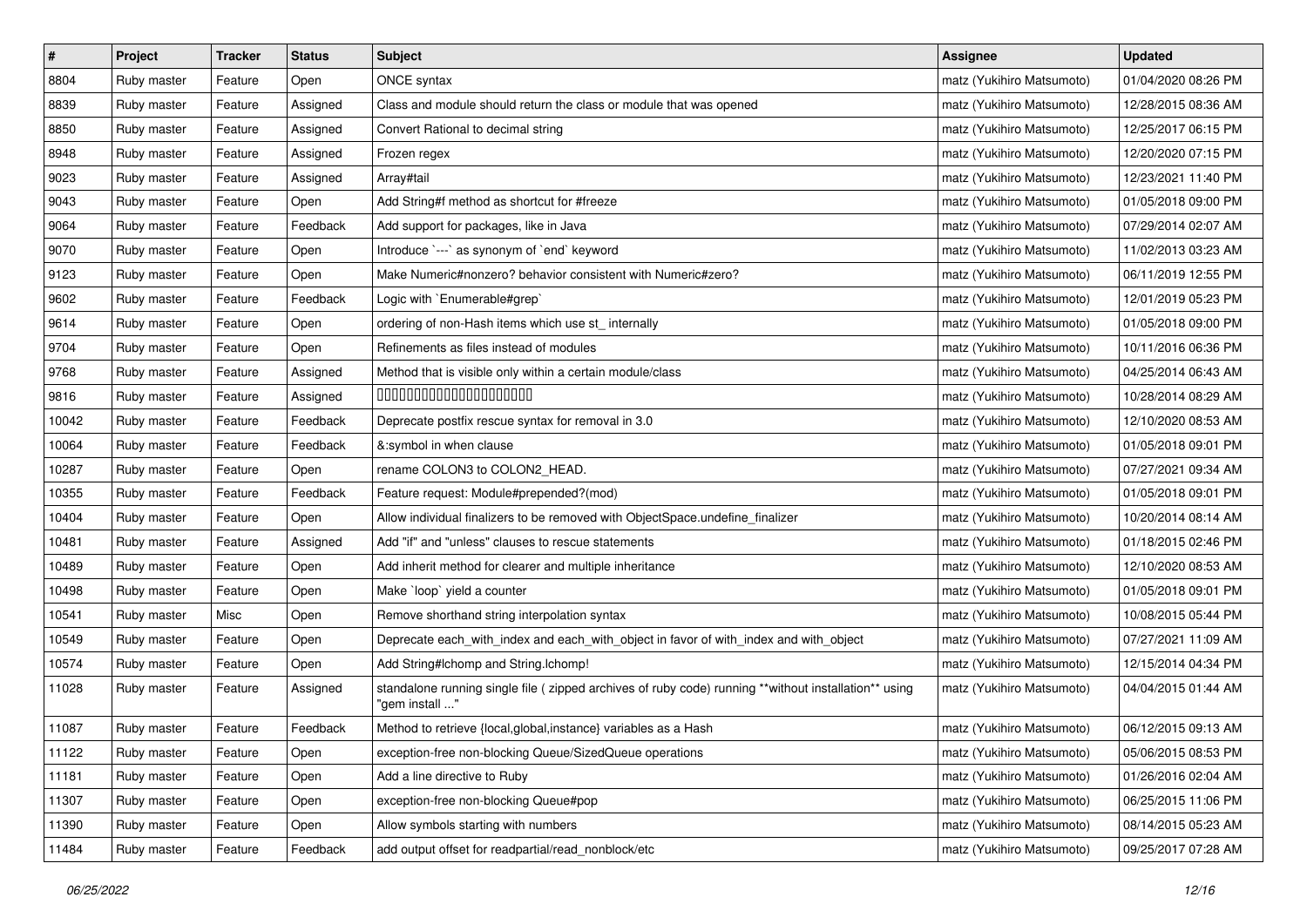| $\vert$ # | Project     | <b>Tracker</b> | <b>Status</b> | <b>Subject</b>                                                                                       | <b>Assignee</b>           | <b>Updated</b>      |
|-----------|-------------|----------------|---------------|------------------------------------------------------------------------------------------------------|---------------------------|---------------------|
| 11517     | Ruby master | Feature        | Open          | Queue enhancement - conditional pop                                                                  | matz (Yukihiro Matsumoto) | 09/17/2015 09:02 PM |
| 11518     | Ruby master | Feature        | Open          | Queue enhancement - promote! and promote_all!                                                        | matz (Yukihiro Matsumoto) | 09/17/2015 08:40 PM |
| 11627     | Ruby master | Feature        | Open          | make `nonzero` an alias of `nonzero?`                                                                | matz (Yukihiro Matsumoto) | 12/23/2021 11:43 PM |
| 11704     | Ruby master | <b>Bug</b>     | Assigned      | Refinements only get "used" once in loop                                                             | matz (Yukihiro Matsumoto) | 04/14/2016 02:45 AM |
| 11735     | Ruby master | Feature        | Open          | Porting String#squish and String#squish! from Ruby on Rails' Active Support                          | matz (Yukihiro Matsumoto) | 06/24/2016 08:02 AM |
| 11779     | Ruby master | <b>Bug</b>     | Feedback      | Module#using does not make sense as a method                                                         | matz (Yukihiro Matsumoto) | 06/17/2021 09:58 AM |
| 11816     | Ruby master | Feature        | Assigned      | Partial safe navigation operator                                                                     | matz (Yukihiro Matsumoto) | 04/14/2020 08:02 AM |
| 11882     | Ruby master | Feature        | Open          | Map or NamedMap                                                                                      | matz (Yukihiro Matsumoto) | 01/17/2021 01:31 PM |
| 12019     | Ruby master | Feature        | Open          | Better low-level support for writing concurrent libraries                                            | matz (Yukihiro Matsumoto) | 12/23/2021 11:43 PM |
| 12075     | Ruby master | Feature        | Feedback      | some container#nonempty?                                                                             | matz (Yukihiro Matsumoto) | 10/07/2021 03:11 AM |
| 12244     | Ruby master | Feature        | Open          | Add a way to `integer - integer % num`                                                               | matz (Yukihiro Matsumoto) | 05/17/2016 06:05 AM |
| 12306     | Ruby master | Feature        | Open          | Implement String #blank? #present? and improve #strip and family to handle unicode                   | matz (Yukihiro Matsumoto) | 07/22/2018 10:55 PM |
| 12543     | Ruby master | Feature        | Assigned      | explicit tail call syntax: foo() then return                                                         | matz (Yukihiro Matsumoto) | 04/18/2021 03:02 PM |
| 12745     | Ruby master | Feature        | Feedback      | String#(g)sub(!) should pass a MatchData to the block, not a String                                  | matz (Yukihiro Matsumoto) | 11/03/2021 11:46 PM |
| 12813     | Ruby master | Feature        | Assigned      | Calling chunk_while, slice_after, slice_before, slice_when with no block                             | matz (Yukihiro Matsumoto) | 12/06/2016 12:58 PM |
| 12861     | Ruby master | Feature        | Feedback      | super in a block can be either lexically or dynamically scoped depending on how the block is invoked | matz (Yukihiro Matsumoto) | 12/21/2016 05:20 PM |
| 13129     | Ruby master | Feature        | Assigned      | Refinements cannot refine method_missing and respond_to_missing?                                     | matz (Yukihiro Matsumoto) | 07/03/2021 10:45 PM |
| 13303     | Ruby master | Feature        | Feedback      | String#any? as !String#empty?                                                                        | matz (Yukihiro Matsumoto) | 02/23/2021 05:14 PM |
| 14128     | Ruby master | Feature        | Open          | Introduce Hash#delete default value                                                                  | matz (Yukihiro Matsumoto) | 11/25/2017 04:41 PM |
| 14397     | Ruby master | Feature        | Assigned      | public, protected and private should return their arguments instead of self                          | matz (Yukihiro Matsumoto) | 12/10/2018 07:08 AM |
| 14546     | Ruby master | Feature        | Open          | Hash#delete!                                                                                         | matz (Yukihiro Matsumoto) | 05/30/2018 08:24 PM |
| 14609     | Ruby master | Feature        | Open          | Let `Kernel#p` without an argument print the receiver                                                | matz (Yukihiro Matsumoto) | 02/08/2020 08:43 PM |
| 14724     | Ruby master | Feature        | Open          | chains of inequalities                                                                               | matz (Yukihiro Matsumoto) | 05/19/2018 01:06 AM |
| 14760     | Ruby master | Misc           | Open          | cross-thread IO#close semantics                                                                      | matz (Yukihiro Matsumoto) | 05/17/2018 08:21 AM |
| 14927     | Ruby master | Feature        | Open          | Loading multiple files at once                                                                       | matz (Yukihiro Matsumoto) | 09/18/2018 12:38 AM |
| 14982     | Ruby master | Feature        | Open          | Improve namespace system in ruby to avoiding top-level names chaos                                   | matz (Yukihiro Matsumoto) | 12/31/2021 05:39 PM |
| 15112     | Ruby master | Feature        | Open          | Introducing the short form of `STDERR.puts expr.inspect`.                                            | matz (Yukihiro Matsumoto) | 10/12/2018 02:02 AM |
| 15123     | Ruby master | Feature        | Feedback      | Enumerable#compact proposal                                                                          | matz (Yukihiro Matsumoto) | 10/30/2019 07:30 PM |
| 15192     | Ruby master | Feature        | Open          | Introduce a new "shortcut assigning" syntax to convenient setup instance variables                   | matz (Yukihiro Matsumoto) | 12/14/2021 06:42 PM |
| 15277     | Ruby master | Feature        | Open          | at exec                                                                                              | matz (Yukihiro Matsumoto) | 05/25/2020 01:09 AM |
| 15330     | Ruby master | Feature        | Open          | autoload_relative                                                                                    | matz (Yukihiro Matsumoto) | 06/19/2022 11:25 PM |
| 15445     | Ruby master | Feature        | Open          | Reject '.123' in Float() method                                                                      | matz (Yukihiro Matsumoto) | 01/10/2019 07:59 AM |
| 15723     | Ruby master | Misc           | Feedback      | Reconsider numbered parameters                                                                       | matz (Yukihiro Matsumoto) | 10/03/2019 07:16 PM |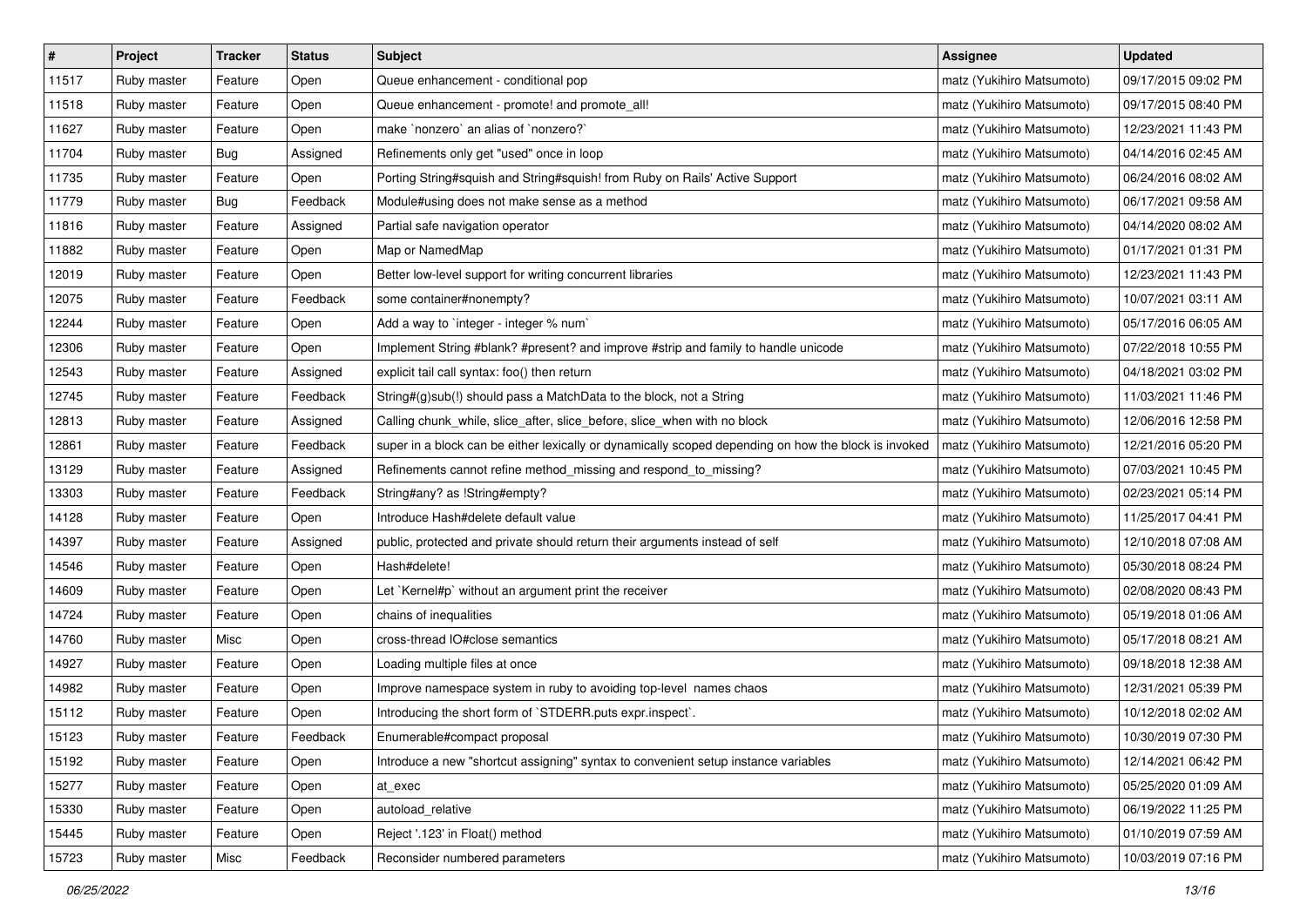| $\sharp$ | Project     | <b>Tracker</b> | <b>Status</b> | <b>Subject</b>                                                            | <b>Assignee</b>                         | <b>Updated</b>      |
|----------|-------------|----------------|---------------|---------------------------------------------------------------------------|-----------------------------------------|---------------------|
| 15764    | Ruby master | <b>Bug</b>     | Open          | Whitespace and control characters should not be permitted in tokens       | matz (Yukihiro Matsumoto)               | 04/22/2019 07:48 AM |
| 15837    | Ruby master | Feature        | Open          | Module#name_components                                                    | matz (Yukihiro Matsumoto)               | 05/08/2019 10:29 AM |
| 15991    | Ruby master | Feature        | Open          | Allow questionmarks in variable names                                     | matz (Yukihiro Matsumoto)               | 07/30/2019 03:57 AM |
| 16461    | Ruby master | Feature        | Assigned      | Proc#using                                                                | matz (Yukihiro Matsumoto)               | 12/10/2020 09:10 AM |
| 16495    | Ruby master | Feature        | Open          | Inconsistent quotes in error messages                                     | matz (Yukihiro Matsumoto)               | 06/15/2022 04:21 PM |
| 16630    | Ruby master | Misc           | Assigned      | Deprecate pub/ruby/*snapshot* and use pub/ruby/snapshot/* instead         | matz (Yukihiro Matsumoto)               | 02/27/2020 09:52 AM |
| 16894    | Ruby master | Feature        | Open          | Integer division for Ruby 3                                               | matz (Yukihiro Matsumoto)               | 05/18/2020 03:41 PM |
| 16986    | Ruby master | Feature        | Open          | Anonymous Struct literal                                                  | matz (Yukihiro Matsumoto)               | 01/15/2022 04:57 PM |
| 16992    | Ruby master | Feature        | Open          | Sets: officially ordered                                                  | matz (Yukihiro Matsumoto)               | 09/03/2020 02:08 PM |
| 17184    | Ruby master | Feature        | Open          | No stdlib function to perform simple string replacement                   | matz (Yukihiro Matsumoto)               | 02/23/2021 09:27 PM |
| 17265    | Ruby master | Feature        | Feedback      | Add `Bool` module                                                         | matz (Yukihiro Matsumoto)               | 10/26/2020 09:44 AM |
| 17279    | Ruby master | Feature        | Open          | Allow a negative step in Range#step with a block                          | matz (Yukihiro Matsumoto)               | 10/22/2020 02:23 AM |
| 17288    | Ruby master | Feature        | Open          | Optimize _send _call with a literal method name                           | matz (Yukihiro Matsumoto)               | 10/30/2020 12:17 AM |
| 17291    | Ruby master | Feature        | Assigned      | Optimize __send__ call                                                    | matz (Yukihiro Matsumoto)               | 01/12/2021 05:47 AM |
| 17785    | Ruby master | Feature        | Open          | Allow named parameters to be keywords                                     | matz (Yukihiro Matsumoto)               | 12/17/2021 06:10 PM |
| 17830    | Ruby master | Feature        | Open          | Add Integer#previous and Integer#prev                                     | matz (Yukihiro Matsumoto)               | 04/27/2021 11:35 PM |
| 17849    | Ruby master | Feature        | Open          | Fix Timeout.timeout so that it can be used in threaded Web servers        | matz (Yukihiro Matsumoto)               | 04/10/2022 06:26 AM |
| 18159    | Ruby master | Feature        | Open          | Integrate functionality of dead_end gem into Ruby                         | matz (Yukihiro Matsumoto)               | 06/17/2022 02:06 PM |
| 18439    | Ruby master | Feature        | Open          | Support YJIT for VC++                                                     | maximecb (Maxime<br>Chevalier-Boisvert) | 01/10/2022 11:29 PM |
| 3647     | Ruby master | Feature        | Feedback      | Array#sample(n, replace=false)                                            | mrkn (Kenta Murata)                     | 03/11/2020 02:09 AM |
| 5133     | Ruby master | Feature        | Assigned      | Array#unzip as an alias of Array#transpose                                | mrkn (Kenta Murata)                     | 12/25/2017 06:15 PM |
| 5179     | Ruby master | Bug            | Assigned      | Complex#rationalize and to_r with approximate zeros                       | mrkn (Kenta Murata)                     | 01/17/2020 03:00 AM |
| 5310     | Ruby master | Feature        | Assigned      | Integral objects                                                          | mrkn (Kenta Murata)                     | 12/25/2017 06:15 PM |
| 5522     | Ruby master | Feature        | Feedback      | Numeric#finite? UNumeric#infinite? UNumeric#nan? UUU                      | mrkn (Kenta Murata)                     | 12/10/2020 08:54 AM |
| 6857     | Ruby master | Feature        | Assigned      | bigdecimal/math BigMath.E/BigMath.exp R. P. Feynman inspired optimization | mrkn (Kenta Murata)                     | 12/25/2017 06:15 PM |
| 6973     | Ruby master | Feature        | Assigned      | Add an #integral? method to Numeric to test for whole-number values       | mrkn (Kenta Murata)                     | 12/25/2017 06:15 PM |
| 7321     | Ruby master | Feature        | Assigned      | Newton.#nsolve 00 2 00000000000                                           | mrkn (Kenta Murata)                     | 12/25/2017 06:15 PM |
| 8295     | Ruby master | Feature        | Assigned      | Float I Rational 0000000000000 BigDecimal 0000000                         | mrkn (Kenta Murata)                     | 12/25/2017 06:15 PM |
| 10782    | Ruby master | Feature        | Assigned      | Patch: Add constants for BigDecimal for ZERO, ONE, TEN                    | mrkn (Kenta Murata)                     | 05/21/2015 08:13 AM |
| 14476    | Ruby master | Feature        | Assigned      | Adding same_all? for checking whether all items in an Array are same      | mrkn (Kenta Murata)                     | 08/28/2020 01:10 PM |
| 16350    | Ruby master | Feature        | Assigned      | ArithmeticSequence#member? can result in infinite loop                    | mrkn (Kenta Murata)                     | 05/29/2020 10:26 PM |
| 17339    | Ruby master | Feature        | Assigned      | Semantic grouping with BigDecimal#to_s                                    | mrkn (Kenta Murata)                     | 12/20/2021 12:39 PM |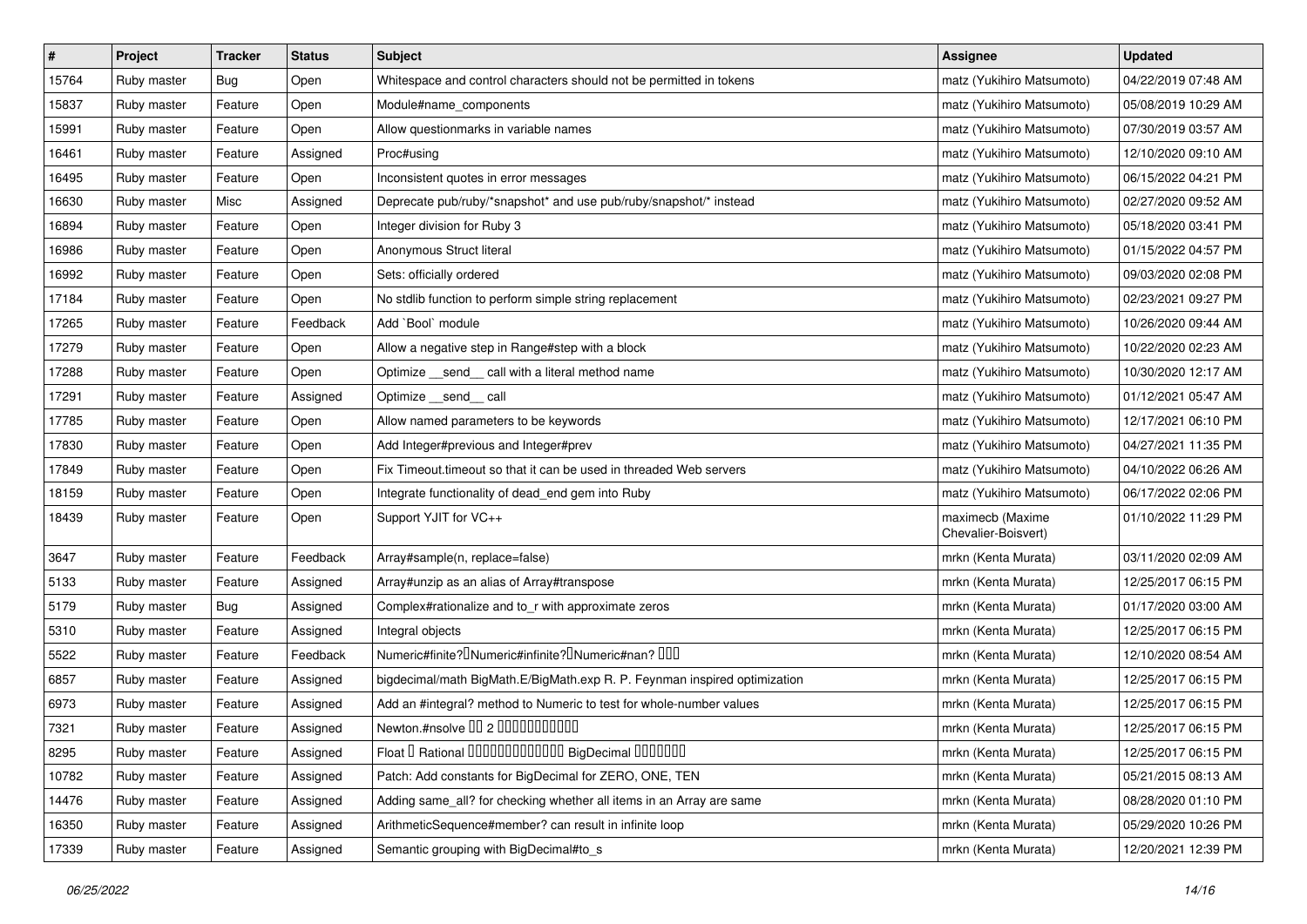| $\sharp$ | Project     | <b>Tracker</b> | <b>Status</b> | Subject                                                                                                      | <b>Assignee</b>         | <b>Updated</b>      |
|----------|-------------|----------------|---------------|--------------------------------------------------------------------------------------------------------------|-------------------------|---------------------|
| 18677    | Ruby master | Bug            | Assigned      | BigDecimal#power (**) returns FloatDomainError when passing an infinite parameter                            | mrkn (Kenta Murata)     | 04/20/2022 02:04 AM |
| 5654     | Ruby master | Feature        | Assigned      | Introduce global lock to avoid concurrent require                                                            | nahi (Hiroshi Nakamura) | 12/25/2017 06:15 PM |
| 3388     | Ruby master | Feature        | Feedback      | regexp support for start_with? and end_with?                                                                 | naruse (Yui NARUSE)     | 12/25/2017 06:02 PM |
| 5461     | Ruby master | Feature        | Assigned      | Add pipelining to Net::HTTP                                                                                  | naruse (Yui NARUSE)     | 12/25/2017 06:15 PM |
| 5764     | Ruby master | Feature        | Assigned      | Net::HTTP should assume HTTP/0.9 on unexpected responses                                                     | naruse (Yui NARUSE)     | 07/15/2019 05:06 PM |
| 6265     | Ruby master | Feature        | Assigned      | Remove 'useless' 'concatenation' syntax                                                                      | naruse (Yui NARUSE)     | 08/10/2016 02:36 AM |
| 7892     | Ruby master | Bug            | Open          | MIME encoding bug of NKF.nkf                                                                                 | naruse (Yui NARUSE)     | 12/25/2017 06:15 PM |
| 9020     | Ruby master | Feature        | Assigned      | Net::HTTPResponse predicate/query methods                                                                    | naruse (Yui NARUSE)     | 12/25/2017 06:15 PM |
| 10628    | Ruby master | Misc           | Open          | Peformance of URI module                                                                                     | naruse (Yui NARUSE)     | 12/26/2014 04:08 PM |
| 11526    | Ruby master | Bug            | Assigned      | Streaming HTTP requests are not idempotent and should not be retried                                         | naruse (Yui NARUSE)     | 07/01/2019 09:16 PM |
| 13221    | Ruby master | Feature        | Assigned      | [PATCH] gems/bundled_gems: add "curses" RubyGem                                                              | naruse (Yui NARUSE)     | 09/25/2017 06:32 PM |
| 15007    | Ruby master | Misc           | Open          | Let all Init xxx and extension APIs frequently called from init code paths be considered cold                | naruse (Yui NARUSE)     | 12/06/2018 11:05 AM |
| 15931    | Ruby master | Feature        | Open          | encoding for CESU-8                                                                                          | naruse (Yui NARUSE)     | 12/20/2019 05:42 AM |
| 15940    | Ruby master | Feature        | Open          | Coerce symbols internal fstrings in UTF8 rather than ASCII to better share memory with string literals       | naruse (Yui NARUSE)     | 07/30/2019 04:17 AM |
| 16559    | Ruby master | Feature        | Open          | Net::HTTP#request injects "Connection: close" header if #started? is false, wasting HTTP server<br>resources | naruse (Yui NARUSE)     | 05/28/2020 07:37 PM |
| 17111    | Ruby master | Feature        | Assigned      | Improve performance of Net::HTTPHeader#set_form by 40%                                                       | naruse (Yui NARUSE)     | 08/10/2020 05:36 AM |
| 17638    | Ruby master | Feature        | Assigned      | Support backtracing with the libbacktrace library                                                            | naruse (Yui NARUSE)     | 03/05/2021 03:40 PM |
| 18371    | Ruby master | Misc           | Assigned      | Release branches (release information in general)                                                            | naruse (Yui NARUSE)     | 03/23/2022 10:32 PM |
| 2324     | Ruby master | Feature        | Assigned      | Dir instance methods for relative path                                                                       | nobu (Nobuyoshi Nakada) | 12/25/2017 05:58 PM |
| 4924     | Ruby master | Feature        | Assigned      | mkmf have_header fails with C++ headers                                                                      | nobu (Nobuyoshi Nakada) | 12/25/2017 06:15 PM |
| 5174     | Ruby master | Feature        | Feedback      | Export ruby_init_prelude()                                                                                   | nobu (Nobuyoshi Nakada) | 12/25/2017 06:15 PM |
| 5317     | Ruby master | Bug            | Assigned      |                                                                                                              | nobu (Nobuyoshi Nakada) | 01/05/2018 09:00 PM |
| 6012     | Ruby master | Feature        | Assigned      | Proc#source_location also return the column                                                                  | nobu (Nobuyoshi Nakada) | 02/12/2019 07:49 AM |
| 6360     | Ruby master | Bug            | Assigned      | Debug information build even without requesting it                                                           | nobu (Nobuyoshi Nakada) | 01/05/2018 09:00 PM |
| 6769     | Ruby master | Feature        | Assigned      | rbinstall.rb: install both src and batch files separetely                                                    | nobu (Nobuyoshi Nakada) | 10/30/2015 12:38 PM |
| 7394     | Ruby master | Feature        | Assigned      | Enumerable#find ifnone parameter could be non-callable                                                       | nobu (Nobuyoshi Nakada) | 02/10/2021 09:32 AM |
| 7532     | Ruby master | Feature        | Assigned      | Hardcoded compiler location                                                                                  | nobu (Nobuyoshi Nakada) | 12/25/2017 06:15 PM |
| 7652     | Ruby master | Feature        | Feedback      | Add FreeMiNT support to Ruby                                                                                 | nobu (Nobuyoshi Nakada) | 12/25/2017 06:15 PM |
| 7745     | Ruby master | Feature        | Open          | lib/observer.rb: Observers are compared by identity                                                          | nobu (Nobuyoshi Nakada) | 12/25/2017 06:15 PM |
| 7840     | Ruby master | Bug            | Open          | Wdeclaration-after-statement is valid for C/ObjC but not for C++                                             | nobu (Nobuyoshi Nakada) | 06/02/2020 04:41 PM |
| 7964     | Ruby master | <b>Bug</b>     | Assigned      | Writing an ASCII-8BIT String to a StringIO created from a UTF-8 String                                       | nobu (Nobuyoshi Nakada) | 01/05/2018 09:00 PM |
| 8270     | Ruby master | Feature        | Open          | Ruby should build without thread support (aka minix)                                                         | nobu (Nobuyoshi Nakada) | 12/10/2020 08:53 AM |